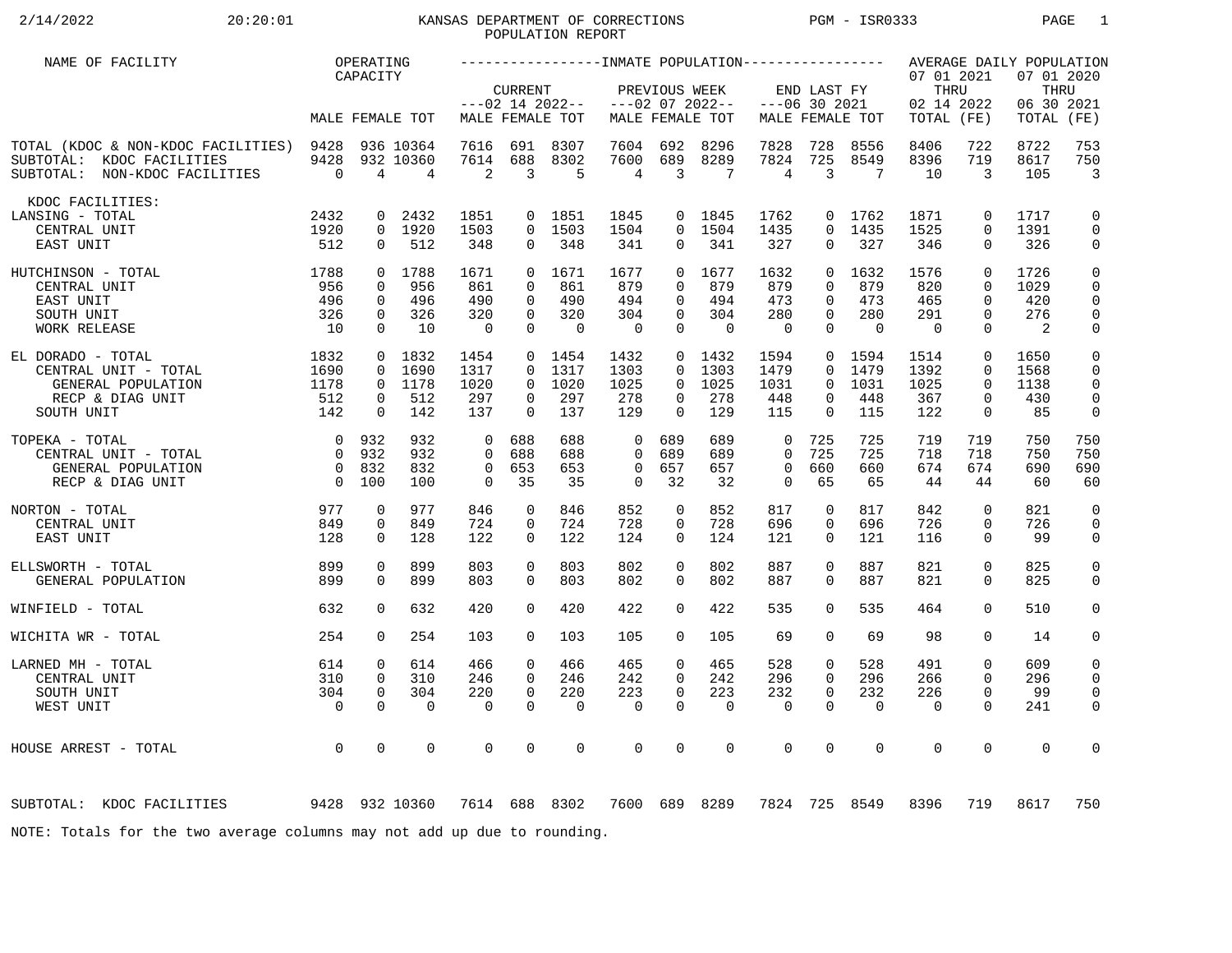| 2/14/2022<br>20:20:01                                                                     |                                                         |                                                               |                                                        |                                                       |                                                                             | POPULATION REPORT                                  | KANSAS DEPARTMENT OF CORRECTIONS               |                                             |                                                                       |                                                   |                                                                 | $PGM - ISR0333$                                       |                                                                                                   |                                                 | PAGE                        | -2                                                                             |
|-------------------------------------------------------------------------------------------|---------------------------------------------------------|---------------------------------------------------------------|--------------------------------------------------------|-------------------------------------------------------|-----------------------------------------------------------------------------|----------------------------------------------------|------------------------------------------------|---------------------------------------------|-----------------------------------------------------------------------|---------------------------------------------------|-----------------------------------------------------------------|-------------------------------------------------------|---------------------------------------------------------------------------------------------------|-------------------------------------------------|-----------------------------|--------------------------------------------------------------------------------|
| NAME OF FACILITY                                                                          |                                                         | OPERATING<br>CAPACITY                                         |                                                        |                                                       | <b>CURRENT</b>                                                              |                                                    |                                                |                                             | PREVIOUS WEEK                                                         |                                                   | END LAST FY                                                     |                                                       | -----------------INMATE POPULATION---------------- AVERAGE DAILY POPULATION<br>07 01 2021<br>THRU |                                                 | 07 01 2020<br>THRU          |                                                                                |
| MALE FEMALE TOT<br>NON-KDOC FACILITIES                                                    |                                                         |                                                               |                                                        |                                                       |                                                                             | MALE FEMALE TOT                                    | $---02$ 14 2022-- $---02$ 07 2022--            |                                             | MALE FEMALE TOT                                                       | $---06$ 30 2021                                   |                                                                 | MALE FEMALE TOT                                       | 02 14 2022<br>TOTAL (FE)                                                                          |                                                 | 06 30 2021<br>TOTAL (FE)    |                                                                                |
| LARNED STATE HOSPITAL - TOTAL<br>PSYCHIATRIC UNIT                                         | 0<br>$\Omega$                                           | $\frac{4}{4}$                                                 | 4<br>$\overline{4}$                                    | 0<br>$\Omega$                                         | $\frac{3}{3}$                                                               | $\frac{3}{3}$                                      | $\frac{0}{0}$                                  | $\frac{3}{3}$                               | $\frac{3}{3}$                                                         | $\frac{1}{1}$                                     | $\frac{3}{3}$                                                   | $\frac{4}{4}$                                         | $\frac{3}{3}$                                                                                     | $\frac{3}{3}$                                   | 4<br>$\overline{4}$         | $\frac{3}{3}$                                                                  |
| CONTRACT JAIL PLACEMENT - TOTAL<br>COUNTY<br>OUT-OF-STATE<br>JO CTY RESIDENTIAL CENTER WR | $\mathsf{O}$<br>$\mathsf{O}$<br>$\mathsf 0$<br>$\Omega$ | $\mathbf 0$<br>$\mathsf 0$<br>$\mathsf{O}\xspace$<br>$\Omega$ | $\mathbf 0$<br>$\mathsf{O}$<br>$\mathbf 0$<br>$\Omega$ | $\overline{a}$<br>0<br>$\mathsf{O}$<br>$\overline{2}$ | $\overline{0}$<br>$\begin{smallmatrix}0\\0\\0\end{smallmatrix}$<br>$\Omega$ | $\overline{a}$<br>$\overline{0}$<br>$\overline{0}$ | 4<br>$\begin{matrix} 0 \\ 0 \\ 4 \end{matrix}$ | 0<br>$\mathsf 0$<br>$\mathsf 0$<br>$\Omega$ | $4\overline{ }$<br>$\overline{0}$<br>$\overline{0}$<br>$\overline{4}$ | 3<br>$\mathsf{O}$<br>$\mathsf{O}$<br>$\mathbf{R}$ | $\overline{0}$<br>$\begin{smallmatrix}0\\0\\0\end{smallmatrix}$ | 3<br>$\overline{0}$<br>$\overline{0}$<br>$\mathbf{R}$ | $\mathsf{O}\xspace$<br>$\mathsf{O}$<br>$\overline{7}$                                             | $\overline{0}$<br>0<br>$\mathsf{O}$<br>$\Omega$ | 101<br>47<br>55<br>$\Omega$ | $\mathsf{O}$<br>$\overline{\mathbf{0}}$<br>$\overline{\mathbf{0}}$<br>$\Omega$ |
| SUBTOTAL: NON-KDOC FACILITIES                                                             | $\overline{0}$                                          | $\overline{4}$                                                | $\overline{4}$                                         | 2                                                     | $\overline{3}$                                                              | $5^{\circ}$                                        | $\overline{4}$                                 | 3                                           | $7\overline{ }$                                                       | $\overline{4}$                                    | $\overline{3}$                                                  | $7\overline{ }$                                       | 10                                                                                                | 3                                               | 105                         | $\mathbf{3}$                                                                   |
|                                                                                           |                                                         |                                                               |                                                        |                                                       |                                                                             |                                                    |                                                |                                             |                                                                       |                                                   |                                                                 |                                                       | ------------------------------PAROLE POPULATION--------------------------                         |                                                 |                             |                                                                                |
| IN-STATE CASELOAD TOTAL<br>KANSAS<br>COMPACT                                              |                                                         |                                                               |                                                        | 4493<br>3365<br>1128                                  | 704<br>407<br>297                                                           | 5197<br>3772<br>1425                               | 4518<br>3387<br>1131                           | 710<br>410<br>300                           | 5228<br>3797<br>1431                                                  | 4617<br>3478<br>1139                              | 413                                                             | 721 5338<br>3891<br>308 1447                          | 5264<br>3826<br>1437                                                                              | 705<br>404<br>302                               | 5674<br>4212<br>1462        | 788<br>474<br>314                                                              |
| OUT-OF-STATE CASELOAD TOTAL                                                               |                                                         |                                                               |                                                        | 846                                                   | 77                                                                          | 923                                                | 839                                            | 73                                          | 912                                                                   | 853                                               | 73                                                              | 926                                                   | 939                                                                                               | 76                                              | 898                         | 75                                                                             |
| ABSCOND/WARRANT TOTAL                                                                     |                                                         |                                                               |                                                        | 277                                                   | 66                                                                          | 343                                                | 277                                            | 66                                          | 343                                                                   | 259                                               | 70                                                              | 329                                                   | 343                                                                                               | 66                                              | 337                         | 74                                                                             |
| TOTAL                                                                                     |                                                         |                                                               |                                                        |                                                       |                                                                             | 5616 847 6463                                      | 5634                                           | 849                                         | 6483                                                                  | 5729                                              |                                                                 | 864 6593                                              | 6546                                                                                              | 847                                             | 6909                        | 937                                                                            |
| ***PRE-REVOCATION CASES                                                                   |                                                         |                                                               |                                                        | $\overline{0}$                                        | $\overline{0}$                                                              | $\Omega$                                           | $\overline{0}$                                 | $\overline{0}$                              | $\Omega$                                                              | $\overline{0}$                                    | $\overline{0}$                                                  | $\mathbf{0}$                                          | $\overline{0}$                                                                                    | $\Omega$                                        | $\Omega$                    | $\overline{0}$                                                                 |

\*\*\*PRE-REVOCATION CASES ARE INCLUDED IN THE INMATE POPULATION TOTAL

NOTE: Totals for the two average columns may not add up due to rounding.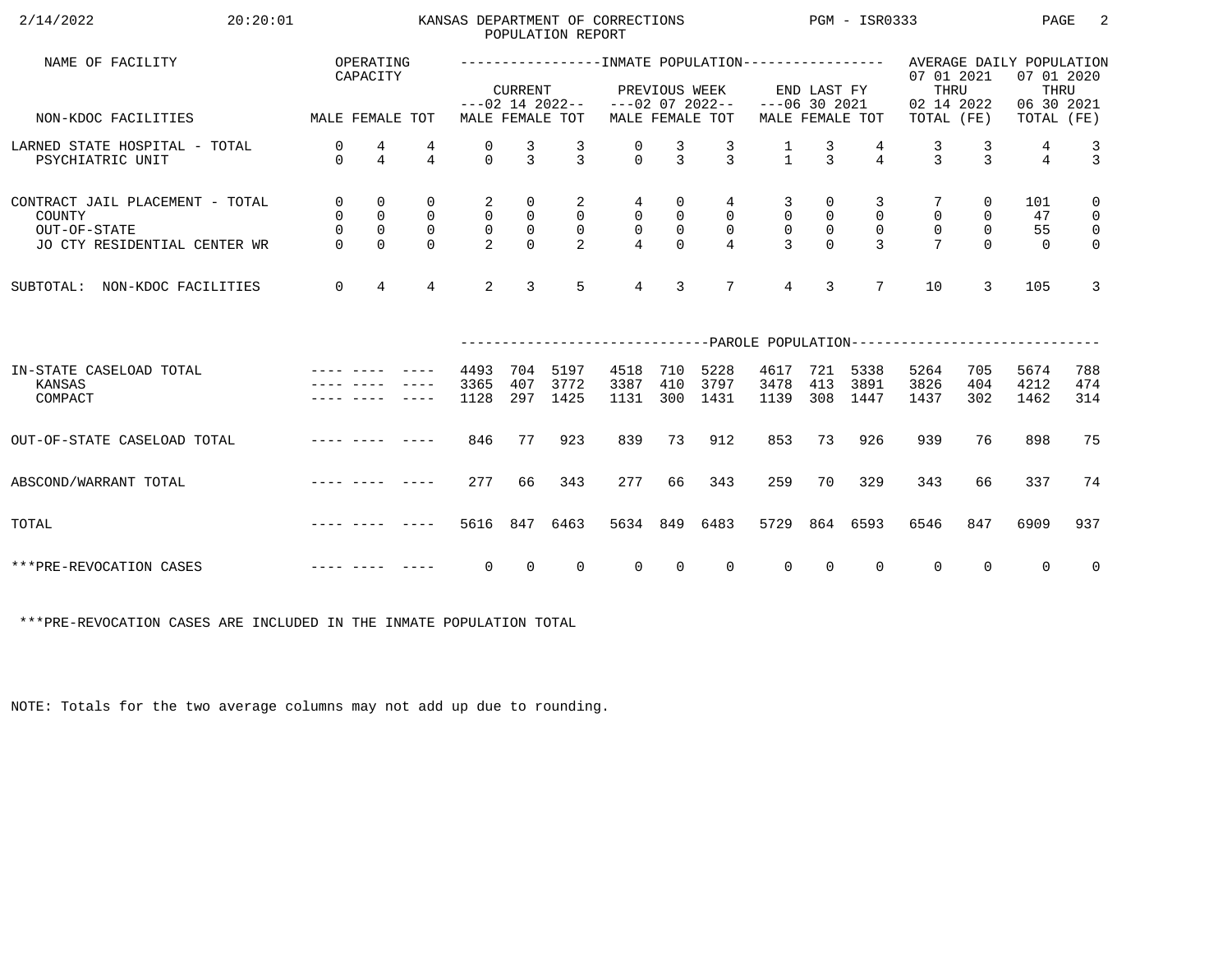# 2/14/2022 20:20:01 KANSAS DEPARTMENT OF CORRECTIONS PGM - ISR0333 PAGE 3 POPULATION REPORT

## SUMMARY OF CHANGE

|                                                                                                                                        |      |                                                                                      | TOTAL (ALL INMATES)                                                                                                                                         |                                                 |                   |                                                                                             | KDOC FACILITIES     |                                                                                                                                                                          |                  |                                                                    |     |                | NON-KDOC FACILITIES                                                                                                                            |                                                                                                 |                                  |                |            |                          |                            |                 | IN-STATE CASELOAD                                                                    |                                                                                                           |                                                                                                       |                                                                                       |                                              |  |
|----------------------------------------------------------------------------------------------------------------------------------------|------|--------------------------------------------------------------------------------------|-------------------------------------------------------------------------------------------------------------------------------------------------------------|-------------------------------------------------|-------------------|---------------------------------------------------------------------------------------------|---------------------|--------------------------------------------------------------------------------------------------------------------------------------------------------------------------|------------------|--------------------------------------------------------------------|-----|----------------|------------------------------------------------------------------------------------------------------------------------------------------------|-------------------------------------------------------------------------------------------------|----------------------------------|----------------|------------|--------------------------|----------------------------|-----------------|--------------------------------------------------------------------------------------|-----------------------------------------------------------------------------------------------------------|-------------------------------------------------------------------------------------------------------|---------------------------------------------------------------------------------------|----------------------------------------------|--|
|                                                                                                                                        |      | POPULATION                                                                           | MALE                                                                                                                                                        | CHANGE FROM<br>PREVIOUS MONTH<br>FEM            | TOT               | POPULATION CHANGE FROM                                                                      |                     | MALE FEM                                                                                                                                                                 |                  | PREVIOUS MONTH                                                     | TOT |                | POPULATION CHANGE FROM                                                                                                                         |                                                                                                 | MALE FEM                         | PREVIOUS MONTH |            |                          | TOT                        |                 | POPULATION                                                                           |                                                                                                           | MALE                                                                                                  | CHANGE FROM<br>PREVIOUS MONTH<br>FEM                                                  | TOT                                          |  |
| JANUARY<br>FEBRUARY<br>MARCH<br>APRIL<br>MAY<br>JUNE<br>JULY<br><b>AUGUST</b><br>SEPTEMBER<br><b>OCTOBER</b><br>NOVEMBER               | 2021 | 8729<br>8735<br>8749<br>8686<br>8654<br>8556<br>8530<br>8445<br>8457<br>8400<br>8345 | $+ 15 - 9 + 6$<br>$+ 11 + 3 + 14$<br>$\sim$<br>$ \,$<br>$-77 - 21 -$<br>$-33 + 7 - 26$<br>$-79 - 6 - 85$<br>$-2+14+12$<br>$-37 - 20 - 57$<br>$-54 - 1 - 55$ | 7979 750 8729<br>$71 + 8 - 63$<br>$29 - 3 - 32$ | 98                | 8665<br>8714<br>8745<br>8682<br>8650<br>8549<br>8520<br>8432<br>8445<br>8386<br>8333        |                     | 7918 747 8665<br>$+ 58 - 9 + 49$<br>$+ 28 + 3 + 31$<br>$\sim$<br>$\sim$ $-$<br>$\sim$<br>$-36 + 7 - 29$<br>$\sim$<br>$-1 + 14 + 13$<br>$-38 - 21 - 59$<br>$-52 - 1 - 53$ |                  | $71 + 8 - 63$<br>$29 - 3 - 32$<br>$80 - 21 - 101$<br>$82 - 6 - 88$ |     |                | $\overline{4}$<br>$\begin{array}{ccccccccc} 14 & + & 1 & + & 1 & + & 2 \\ 12 & - & 2 & - & 0 & - & 2 \\ 9 & - & 2 & - & 1 & - & 3 \end{array}$ | 64<br>21<br>$4 -$<br>$4 -$<br>$7 +$<br>$10 + 3 - 0 + 3$<br>$13 + 3 - 0 + 3$<br>$12 - 1 - 0 - 1$ | $-43 - 0 - 43$<br>$-17 - 0 - 17$ | 61<br>$0 -$    | 3<br>$0 -$ | $0 - 0 -$<br>$3 - 0 + 3$ | 64<br>$\Omega$<br>$\Omega$ |                 | 5570<br>5514<br>5473<br>5442<br>5421<br>5338<br>5305<br>5256<br>5274<br>5209<br>5243 | $\sim$<br>$\sim$<br>$\overline{\phantom{a}}$<br>$\equiv$<br>$\overline{\phantom{a}}$<br>$+$<br>$\sim$ $-$ | 4809<br>$-44-$<br>$-36 -$<br>$27 -$<br>$14 -$<br>71 -<br>$33 -$<br>$33 -$<br>19 -<br>49 -<br>$+ 18 +$ | 761 5570<br>$12 - 56$<br>$12 - 83$<br>$16 - 49$<br>$1 + 18$<br>$16 - 65$<br>$16 + 34$ | $5 - 41$<br>$4 - 31$<br>$7 - 21$<br>$0 - 33$ |  |
| DECEMBER<br>JANUARY                                                                                                                    | 2022 | $8346 + 10 - 9 + 1$<br>$8326 - 3 - 17 - 20$                                          |                                                                                                                                                             |                                                 |                   | 8337<br>8319                                                                                |                     | $+ 12 - 8 + 4$                                                                                                                                                           |                  |                                                                    |     |                | $-1$ $-17$ $-18$ $7$ $-2$ $-0$ $-2$                                                                                                            |                                                                                                 |                                  |                |            |                          |                            |                 | 5217<br>5223                                                                         | $\sim$ $-$<br>$+$                                                                                         | $25 -$<br>$6 -$                                                                                       | $1 - 26$                                                                              | $0 + 6$                                      |  |
| NET CHANGE OVER 12 MO PERIOD - 349 - 54 - 403 - 292 - 54 - 346 - 57 + 0 - 57 - 289 - 58 - 347<br>AVERAGE MONTHLY CHANGE $-29 - 5 - 34$ |      |                                                                                      |                                                                                                                                                             |                                                 |                   |                                                                                             |                     | $-24 - 5 - 29$                                                                                                                                                           |                  |                                                                    |     |                |                                                                                                                                                |                                                                                                 |                                  | $5 + 0 -$      |            |                          | $5^{\circ}$                |                 | $-24 - 5 - 29$                                                                       |                                                                                                           |                                                                                                       |                                                                                       |                                              |  |
|                                                                                                                                        |      |                                                                                      |                                                                                                                                                             |                                                 |                   | --------INMATE POPULATION - SUMMARY OF CHANGE (PERIOD: 07 01 2021 THRU 01 31 2022)--------  |                     |                                                                                                                                                                          |                  |                                                                    |     |                |                                                                                                                                                |                                                                                                 |                                  |                |            |                          |                            |                 |                                                                                      |                                                                                                           |                                                                                                       |                                                                                       |                                              |  |
|                                                                                                                                        |      |                                                                                      |                                                                                                                                                             | TOTAL                                           |                   | (ALL INMATES) WOOC FACILITIES NON-KDOC FACILITIES                                           |                     |                                                                                                                                                                          |                  |                                                                    |     |                |                                                                                                                                                |                                                                                                 |                                  |                |            |                          |                            |                 |                                                                                      |                                                                                                           |                                                                                                       |                                                                                       |                                              |  |
|                                                                                                                                        |      |                                                                                      | MALE FEMALE                                                                                                                                                 |                                                 |                   | TOTAL TOTAL TOTAL TOTAL TOTAL TOTAL TOTAL TOTAL TOTAL (BOTH SEXES) MALE FEMALE (BOTH SEXES) |                     |                                                                                                                                                                          |                  |                                                                    |     |                |                                                                                                                                                |                                                                                                 |                                  |                |            |                          |                            |                 |                                                                                      |                                                                                                           |                                                                                                       |                                                                                       |                                              |  |
| NUMBER OF INMATES - 198 - 32                                                                                                           |      |                                                                                      |                                                                                                                                                             |                                                 |                   |                                                                                             | $-230$ $-198$ $-32$ |                                                                                                                                                                          |                  |                                                                    |     |                |                                                                                                                                                | $-230$                                                                                          |                                  |                | $+ 0$      |                          |                            | $\Omega$        | $+$                                                                                  | $\bigcap$                                                                                                 |                                                                                                       |                                                                                       |                                              |  |
| PERCENT CHANGE                                                                                                                         |      |                                                                                      | $-2.5$ $-4.4$ $-$                                                                                                                                           |                                                 |                   | $-2.7%$                                                                                     |                     |                                                                                                                                                                          |                  |                                                                    |     | $-2.5% - 4.4%$ |                                                                                                                                                | $-2.7%$                                                                                         |                                  |                | $+$ $-$    | $.0%$ +                  |                            | .0 <sub>8</sub> |                                                                                      | .0 <sub>8</sub>                                                                                           |                                                                                                       |                                                                                       |                                              |  |
| AVERAGE MONTHLY CHANGE                                                                                                                 |      |                                                                                      | $-28 - 5$                                                                                                                                                   |                                                 |                   | $-33$                                                                                       |                     |                                                                                                                                                                          |                  |                                                                    |     | $-28 - 5$      |                                                                                                                                                | $-33$                                                                                           |                                  |                | $+$        | $0 +$                    |                            | $\Omega$        | $+$                                                                                  | $\overline{0}$                                                                                            |                                                                                                       |                                                                                       |                                              |  |
|                                                                                                                                        |      |                                                                                      | PAROLE POPULATION - SUMMARY OF CHANGE (PERIOD: 07 01 2021 THRU 01 31 2022)                                                                                  |                                                 |                   |                                                                                             |                     |                                                                                                                                                                          |                  |                                                                    |     |                |                                                                                                                                                |                                                                                                 |                                  |                |            |                          |                            |                 |                                                                                      |                                                                                                           |                                                                                                       |                                                                                       |                                              |  |
|                                                                                                                                        |      |                                                                                      | PRE-REV<br>CASES                                                                                                                                            |                                                 |                   | ---INSTATE CASELOAD---- CASELOAD<br>TOTAL KANSAS COMPACTS OUT-OF-STATE                      |                     |                                                                                                                                                                          |                  |                                                                    |     |                |                                                                                                                                                |                                                                                                 |                                  |                |            | ABSCOND<br>WARRANT       |                            |                 |                                                                                      |                                                                                                           |                                                                                                       |                                                                                       |                                              |  |
| NUMBER OF OFFENDERS                                                                                                                    |      | $+$ 0                                                                                |                                                                                                                                                             |                                                 |                   | $-115 - 102 - 13$                                                                           |                     |                                                                                                                                                                          |                  |                                                                    |     |                | $-17$                                                                                                                                          |                                                                                                 |                                  |                | + 14       |                          |                            |                 |                                                                                      |                                                                                                           |                                                                                                       |                                                                                       |                                              |  |
| PERCENT CHANGE                                                                                                                         |      | $+$ .0%                                                                              |                                                                                                                                                             |                                                 | $-2.1$ % $-2.6$ % |                                                                                             |                     | - .98                                                                                                                                                                    |                  |                                                                    |     | $-1.8%$        |                                                                                                                                                |                                                                                                 |                                  |                | $+4.2%$    |                          |                            |                 |                                                                                      |                                                                                                           |                                                                                                       |                                                                                       |                                              |  |
| AVERAGE MONTHLY CHANGE                                                                                                                 |      |                                                                                      | $+ 0$                                                                                                                                                       |                                                 |                   | $-16 - 15$                                                                                  |                     |                                                                                                                                                                          | $\sim$ 100 $\mu$ | 2                                                                  |     |                | $-2$                                                                                                                                           |                                                                                                 |                                  |                | $+$        | 2                        |                            |                 |                                                                                      |                                                                                                           |                                                                                                       |                                                                                       |                                              |  |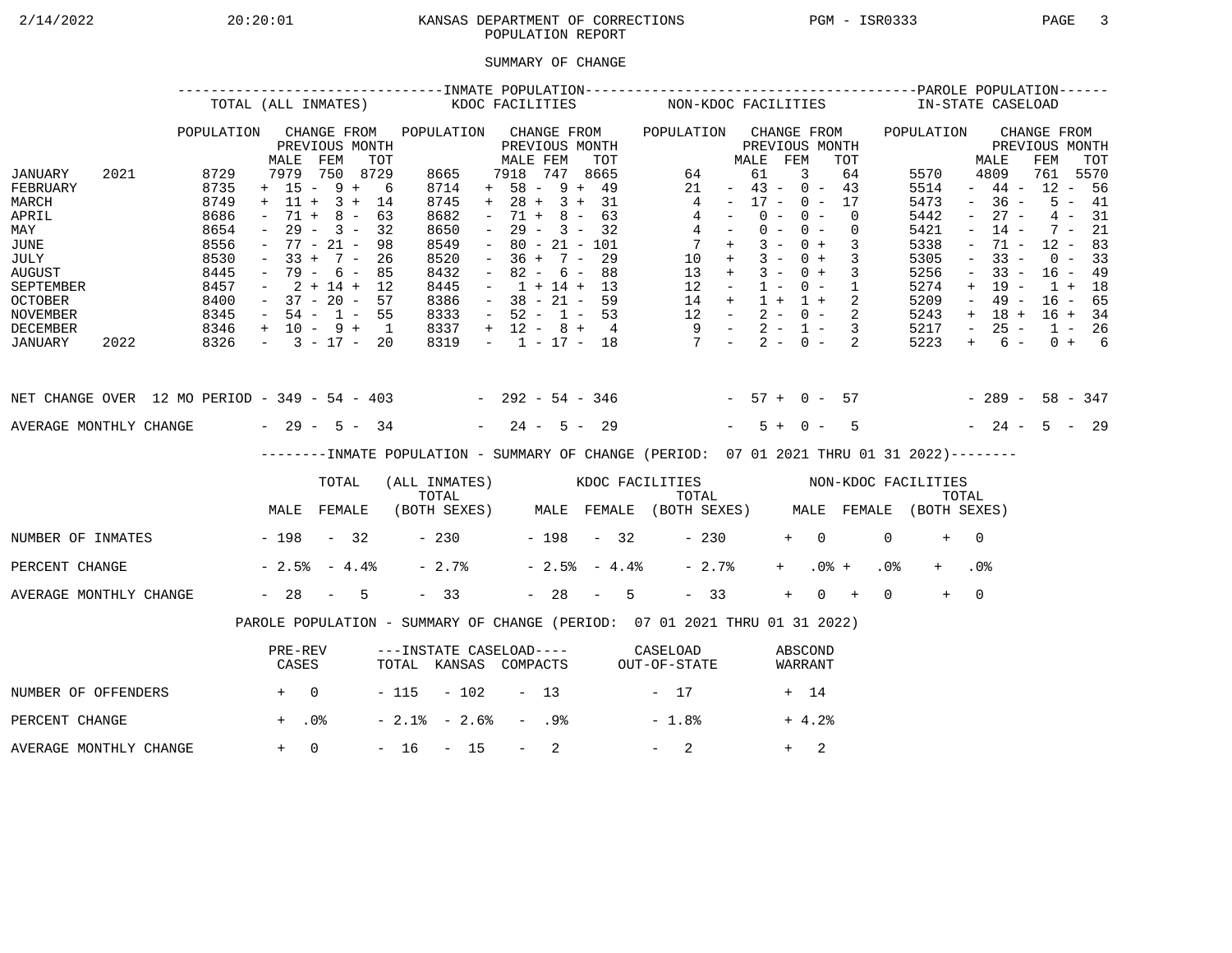## 2/14/2022 20:20:01 KANSAS DEPARTMENT OF CORRECTIONS PGM - ISR0333 PAGE 4 POPULATION REPORT

| NAME OF FACILITY                                                                                  | -UNCLASSIFIED                      |                                                          |                                     |                                    |                                                          | -SPECIAL MGM-                      | INMATE CUSTODY CLASSIFICATION AS OF 02 14 2022                            |                                                   |                                     | ---MAXIMUM--- -UNC/SPM/MAX- -MEDIUM HIGH- --MEDIUM LOW- |                                                        |                                      |                                         |                                                          |                                    |                                  |                                                          |                                | $---MINIMUM---$            |                                                      |                            |
|---------------------------------------------------------------------------------------------------|------------------------------------|----------------------------------------------------------|-------------------------------------|------------------------------------|----------------------------------------------------------|------------------------------------|---------------------------------------------------------------------------|---------------------------------------------------|-------------------------------------|---------------------------------------------------------|--------------------------------------------------------|--------------------------------------|-----------------------------------------|----------------------------------------------------------|------------------------------------|----------------------------------|----------------------------------------------------------|--------------------------------|----------------------------|------------------------------------------------------|----------------------------|
| KDOC FACILITIES                                                                                   | MALE FEM TOT                       |                                                          |                                     | MALE FEM                           |                                                          | TOT                                | MALE FEM                                                                  |                                                   | TOT                                 | MALE FEM TOT MALE FEM TOT                               |                                                        |                                      |                                         |                                                          |                                    | MALE FEM                         |                                                          | TOT                            | <b>MALE FEM</b>            |                                                      | TOT                        |
| LANSING - TOTAL<br>CENTRAL UNIT<br>EAST UNIT                                                      | 3<br>$\mathbf{1}$                  | $\mathbf 0$<br>$\mathbf 0$<br>$\Omega$                   | 3<br>$\overline{2}$<br>$\mathbf{1}$ | 305<br>305<br>$\Omega$             | $\Omega$<br>$\mathbf 0$<br>$\Omega$                      | 305<br>305<br>$\Omega$             | 510<br>510<br>$\Omega$                                                    | 0<br>$\mathbf 0$<br>$\Omega$                      | 510<br>510<br>$\Omega$              | 818<br>817<br>1                                         | $\Omega$<br>0<br>$\Omega$                              | 818<br>817<br>$\mathbf{1}$           | 316<br>316<br>$\Omega$                  | $\Omega$<br>$\Omega$<br>$\Omega$                         | 316<br>316<br>$\Omega$             | 326<br>326<br>$\Omega$           | $\Omega$<br>$\Omega$<br>$\Omega$                         | 326<br>326<br>$\Omega$         | 391<br>44<br>347           | 0<br>$\Omega$<br>$\Omega$                            | 391<br>44<br>347           |
| HUTCHINSON - TOTAL<br>CENTRAL UNIT<br><b>EAST UNIT</b><br>SOUTH UNIT                              | 12<br>12<br>$\Omega$<br>$\Omega$   | $\mathbf 0$<br>$\Omega$<br>$\Omega$<br>$\mathbf 0$       | 12<br>12<br>$\Omega$<br>$\Omega$    | 136<br>134<br>2<br>$\mathbf 0$     | $\Omega$<br>$\Omega$<br>$\Omega$                         | 136<br>134<br>2<br>$\Omega$        | 259<br>258<br>1<br>$\Omega$                                               | 0<br>$\Omega$<br>$\Omega$<br>$\mathbf 0$          | 259<br>258<br>1<br>$\overline{0}$   | 407<br>404<br>3<br>$\Omega$                             | 0<br>0<br>$\Omega$<br>$\Omega$                         | 407<br>404<br>3<br>$\Omega$          | 260<br>260<br>$\Omega$<br>$\mathbf 0$   | $\Omega$<br>$\Omega$<br>$\Omega$<br>$\Omega$             | 260<br>260<br>$\Omega$<br>$\Omega$ | 608<br>179<br>429<br>$\mathbf 0$ | $\Omega$<br>$\Omega$<br>$\Omega$                         | 608<br>179<br>429<br>$\Omega$  | 396<br>18<br>58<br>320     | $\Omega$<br>$\Omega$<br>0                            | 396<br>18<br>58<br>320     |
| EL DORADO - TOTAL<br>CENTRAL UNIT - TOTAL<br>GENERAL POPULATION<br>RECP & DIAG UNIT<br>SOUTH UNIT | 190<br>190<br>6<br>184<br>$\Omega$ | $\Omega$<br>$\Omega$<br>$\Omega$<br>$\Omega$<br>$\Omega$ | 190<br>190<br>6<br>184<br>$\Omega$  | 454<br>454<br>451<br>3<br>$\Omega$ | $\Omega$<br>$\Omega$<br>$\Omega$<br>$\Omega$<br>$\Omega$ | 454<br>454<br>451<br>3<br>$\Omega$ | 234<br>234<br>208<br>26<br>$\cap$                                         | 0<br>$\Omega$<br>$\Omega$<br>$\Omega$<br>$\Omega$ | 234<br>234<br>208<br>26<br>$\Omega$ | 878<br>878<br>665<br>213<br>$\cap$                      | $\Omega$<br>$\Omega$<br>$\Omega$<br>$\Omega$<br>$\cap$ | 878<br>878<br>665<br>213<br>$\Omega$ | 247<br>246<br>209<br>37<br>$\mathbf{1}$ | $\Omega$<br>$\Omega$<br>$\Omega$<br>$\Omega$<br>$\Omega$ | 247<br>246<br>209<br>37<br>1       | 284<br>166<br>129<br>37<br>118   | $\Omega$<br>$\Omega$<br>$\Omega$<br>$\Omega$<br>$\Omega$ | 284<br>166<br>129<br>37<br>118 | 45<br>27<br>17<br>10<br>18 | $\cap$<br>$\Omega$<br>$\Omega$<br>$\Omega$<br>$\cap$ | 45<br>27<br>17<br>10<br>18 |
| TOPEKA - TOTAL<br>CENTRAL UNIT - TOTAL<br>GENERAL POPULATION<br>RECP & DIAG UNIT                  | $\Omega$<br>$\Omega$<br>$\Omega$   | 48<br>48<br>21<br>27                                     | 48<br>48<br>21<br>27                | 0<br>0<br>0<br>0                   | 9<br>9<br>9<br>$\Omega$                                  | 9<br>9<br>$\Omega$                 | 0<br>$\Omega$<br>0<br>$\Omega$                                            | 48<br>48<br>48<br>$\Omega$                        | 48<br>48<br>48<br>$\Omega$          | $\Omega$                                                | 0, 105<br>0, 105<br>0 78<br>27                         | 105<br>105<br>78<br>27               | 0<br>$\Omega$<br>$\Omega$<br>$\Omega$   | 77<br>77<br>76<br>$\mathbf{1}$                           | 77<br>77<br>76<br>$\overline{1}$   | 0                                | 0 151<br>0151<br>0151<br>$\Omega$                        | 151<br>151<br>151<br>$\Omega$  | $\Omega$                   | 0 355<br>0 355<br>0.348<br>7                         | 355<br>355<br>348<br>7     |
| NORTON - TOTAL<br>CENTRAL UNIT<br>EAST UNIT                                                       | $\Omega$<br>$\Omega$<br>$\Omega$   | $\Omega$<br>$\Omega$<br>$\Omega$                         | $\Omega$<br>$\Omega$<br>$\Omega$    | 17<br>17<br>$\Omega$               | $\Omega$<br>$\Omega$<br>$\Omega$                         | 17<br>17<br>$\Omega$               | $\Omega$<br>$\mathbf 0$<br>$\Omega$                                       | $\Omega$<br>$\mathbf 0$<br>$\Omega$               | $\Omega$<br>0<br>$\Omega$           | 17<br>17<br>$\Omega$                                    | $\Omega$<br>$\Omega$<br>$\Omega$                       | 17<br>17<br>$\Omega$                 | $\Omega$<br>$\Omega$<br>$\Omega$        | $\Omega$<br>$\Omega$<br>$\Omega$                         | $\Omega$<br>$\Omega$<br>$\Omega$   | 518<br>518<br>$\Omega$           | 0<br>$\Omega$                                            | 518<br>518<br>$\Omega$         | 311<br>189<br>122          | <sup>n</sup><br>$\Omega$<br>$\Omega$                 | 311<br>189<br>122          |
| ELLSWORTH - TOTAL<br>CENTRAL UNIT                                                                 |                                    | $\mathbf 0$<br>$\cap$                                    | 1<br>$\mathbf{1}$                   | 4<br>4                             | $\mathbf 0$<br>$\Omega$                                  | 4<br>4                             | 5<br>$\overline{5}$                                                       | $\mathbf 0$<br>$\Omega$                           | 5<br>5                              | 10<br>10                                                | 0<br>$\Omega$                                          | 10<br>10                             | 323<br>323                              | $\Omega$<br>$\Omega$                                     | 323<br>323                         | 381<br>381                       | $\Omega$<br>$\Omega$                                     | 381<br>381                     | 89<br>89                   | $\Omega$<br>$\Omega$                                 | 89<br>89                   |
| WINFIELD - TOTAL                                                                                  | $\Omega$                           | $\Omega$                                                 | $\Omega$                            | 0                                  | $\Omega$                                                 | $\Omega$                           | $\Omega$                                                                  | $\Omega$                                          | $\Omega$                            | $\Omega$                                                | $\Omega$                                               | $\Omega$                             | $\Omega$                                | $\Omega$                                                 | $\Omega$                           | $\Omega$                         | $\Omega$                                                 | $\Omega$                       | 420                        | 0                                                    | 420                        |
| WICHITA WR - TOTAL                                                                                | $\Omega$                           | $\Omega$                                                 | $\Omega$                            | 0                                  | $\Omega$                                                 | $\mathbf 0$                        | $\mathbf 0$                                                               | $\mathbf 0$                                       | $\mathbf 0$                         | $\Omega$                                                | 0                                                      | $\mathbf 0$                          | $\mathbf 0$                             | $\mathbf 0$                                              | $\Omega$                           | $\mathbf 0$                      | $\mathbf 0$                                              | $\Omega$                       | 103                        | $\Omega$                                             | 103                        |
| LARNED MH - TOTAL<br>CENTRAL UNIT<br>SOUTH UNIT                                                   | $\mathbf 0$                        | $\mathbf 0$<br>$\Omega$<br>$\Omega$                      | 0<br>$\Omega$<br>$\Omega$           | 18<br>18<br>$\Omega$               | 0<br>0<br>$\Omega$                                       | 18<br>18<br>$\Omega$               | 56<br>56<br>$\Omega$                                                      | 0<br>0<br>$\Omega$                                | 56<br>56<br>$\Omega$                | 74<br>74<br>$\Omega$                                    | 0<br>$\Omega$<br>$\Omega$                              | 74<br>74<br>$\Omega$                 | 76<br>76<br>$\Omega$                    | 0<br>$\Omega$<br>$\Omega$                                | 76<br>76<br>$\Omega$               | 94<br>94<br>$\Omega$             | 0<br>$\overline{0}$<br>$\Omega$                          | 94<br>94<br>$\Omega$           | 222<br>2<br>220            | $\mathbf 0$<br>$\Omega$<br>0                         | 222<br>2<br>220            |
| SUBTOTAL: KDOC FACILITIE                                                                          |                                    |                                                          | 206 48 254                          | 934                                |                                                          |                                    | 9 943 1064 48 1112 2204 105 2309 1222 77 1299 2211 151 2362 1977 355 2332 |                                                   |                                     |                                                         |                                                        |                                      |                                         |                                                          |                                    |                                  |                                                          |                                |                            |                                                      |                            |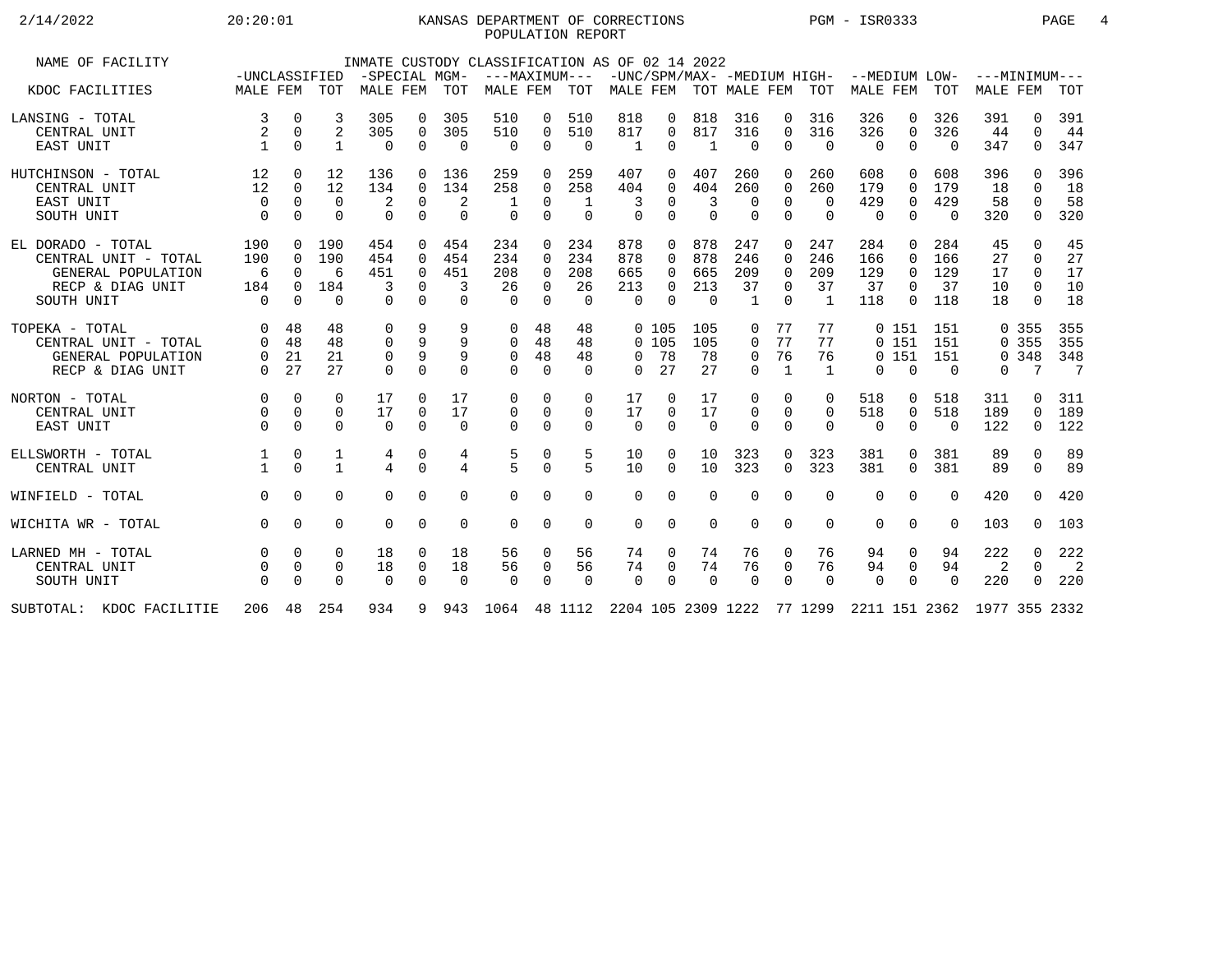| 2/14/2022                   | 20:20:01                  |          |          |                                                |                |          | KANSAS DEPARTMENT OF CORRECTIONS |                         | POPULATION REPORT |          |              |                |                                             |                |          | PGM - ISR0333             |          |          |                           |          | PAGE           | $\mathbf{b}$ |
|-----------------------------|---------------------------|----------|----------|------------------------------------------------|----------------|----------|----------------------------------|-------------------------|-------------------|----------|--------------|----------------|---------------------------------------------|----------------|----------|---------------------------|----------|----------|---------------------------|----------|----------------|--------------|
| NAME OF FACILITY            |                           |          |          | INMATE CUSTODY CLASSIFICATION AS OF 02 14 2022 |                |          |                                  |                         |                   |          |              |                |                                             |                |          |                           |          |          |                           |          |                |              |
| NON-KDOC FACILITIES         | -UNCLASSIFIED<br>MALE FEM |          | TOT      | -SPECIAL MGM-<br>MALE FEM                      |                | TOT      | ---MAXIMUM---<br>MALE FEM        |                         | TOT               | MALE FEM |              |                | -UNC/SPM/MAX- -MEDIUM HIGH-<br>TOT MALE FEM |                | TOT      | --MEDIUM LOW-<br>MALE FEM |          | TOT      | ---MINIMUM---<br>MALE FEM |          | TOT            |              |
| LARNED STATE HOSPITAL       | 0                         | $\Omega$ | $\Omega$ | $\Omega$                                       | $\overline{0}$ | $\Omega$ | $\Omega$                         | $\overline{\mathbf{3}}$ | 3                 |          | $0 \quad 3$  | $\overline{3}$ | $\Omega$                                    | $\cap$         | $\Omega$ | $\Omega$                  | $\Omega$ | $\Omega$ | $\Omega$                  | $\Omega$ | $\overline{0}$ |              |
| JO CTY RESIDENTIAL CEN      | $\Omega$                  | $\Omega$ | $\Omega$ | $\Omega$                                       | $\overline{0}$ | $\Omega$ | $\Omega$                         | $\overline{0}$          | $\Omega$          |          | $0 \qquad 0$ | $\Omega$       | $\Omega$                                    | $\overline{0}$ | $\Omega$ | $\Omega$                  | $\Omega$ | $\Omega$ |                           | $\Omega$ | $\overline{2}$ |              |
| SUBTOTAL:<br>NON-KDOC       | $\Omega$                  | $\Omega$ | $\Omega$ | $\Omega$                                       | $\overline{0}$ | $\Omega$ | $\Omega$                         | $\overline{3}$          | 3                 |          | $0 \quad 3$  | 3              | $\Omega$                                    | $\bigcap$      | $\Omega$ | $\Omega$                  | . റ      | $\Omega$ |                           | $\Omega$ | - 2            |              |
| TOTAL:<br>KDOC AND NON-KDOC | 206                       | 48       | 254      | 934                                            | 9.             | 943      | 1064                             |                         | 51 1115           | 2204     | 108          | 2312 1222      |                                             | 77             | 1299     | 2211                      | 151      | 2362     | 1979 355 2334             |          |                |              |

#### SPECIAL MANAGEMENT AND INFIRMARY INMATESSPECIAL MANAGEMENT(DISTRIBUTIONS)

| LOCATION                         |     |                 |     |          |                  |          |          |                 |          |          |              |          |          | INMATES      |          |
|----------------------------------|-----|-----------------|-----|----------|------------------|----------|----------|-----------------|----------|----------|--------------|----------|----------|--------------|----------|
|                                  |     | ALL SPECIAL MGM |     |          | DISC SEGREGATION |          |          | PROTEC. CUSTODY |          | ADMIN    | SEGREGATION  |          |          | IN INFIRMARY |          |
| KDOC FACILITIES                  |     | MALE FEMALE TOT |     | MALE     | FEMALE TOT       |          |          | MALE FEMALE TOT |          |          | MALE FEMALE  | TOT      | MALE     | FEMALE       | TOT      |
| LANSING CORRECTIONAL FACILITY    | 305 |                 | 305 | 20       | 0                | 20       | 5.       | $\Omega$        | 5        | 280      | <sup>0</sup> | 280      | $\Omega$ | 0            | $\Omega$ |
| HUTCHINSON CORRECTIONAL FACILITY | 136 |                 | 136 | 18       | $\Omega$         | 18       | $\Omega$ | $\Omega$        | 0        | 118      | 0            | 118      | 8        | $\mathbf 0$  | 8        |
| EL DORADO CORRECTIONAL FACILITY  | 454 | $\Omega$        | 454 | 6        | 0                | 6        | 6        | 0               | 6        | 442      | 0            | 442      | 15       | $\mathbf 0$  | 15       |
| TOPEKA CORRECTIONAL FACILITY     | 0   | 9               | 9   |          | 0                | $\Omega$ | $\Omega$ | $\Omega$        | $\Omega$ | 0        | 9            | 9        | $\Omega$ | $\Omega$     | $\Omega$ |
| NORTON CORRECTIONAL FACILITY     | 17  | $\Omega$        | 17  |          |                  | $\Omega$ | 2        | $\Omega$        | 2        | 15       | $\Omega$     | 15       | $\Omega$ | $\Omega$     | $\Omega$ |
| ELLSWORTH CORRECTIONAL FACILITY  | 4   | $\Omega$        | 4   |          |                  | $\Omega$ | $\Omega$ | $\Omega$        | $\Omega$ | 4        | $\Omega$     | 4        |          | $\Omega$     | $\Omega$ |
| WINFIELD CORRECTIONAL FACILITY   | 0   | $\Omega$        | 0   | $\Omega$ | 0                | 0        | 0        | 0               | 0        | 0        | 0            | $\Omega$ | $\Omega$ | 0            | 0        |
| WICHITA CORRECTIONAL FACILITY    | 0   | $\Omega$        | 0   | $\Omega$ | $\Omega$         | $\Omega$ | $\Omega$ | $\Omega$        | $\Omega$ | $\Omega$ | $\Omega$     | $\Omega$ | $\Omega$ | $\Omega$     | $\Omega$ |
| LARNED CORRECTIONAL MH FACILITY  | 18  | $\Omega$        | 18  | 9        |                  | 9        |          | $\Omega$        |          | 8        |              | 8        |          | $\Omega$     | $\Omega$ |
| TOTAL KDOC FACILITIES            | 934 |                 | 943 | 53       |                  | 53       | 14       | $\Omega$        | 14       | 867      | 9            | 876      | 23       | $\Omega$     | 23       |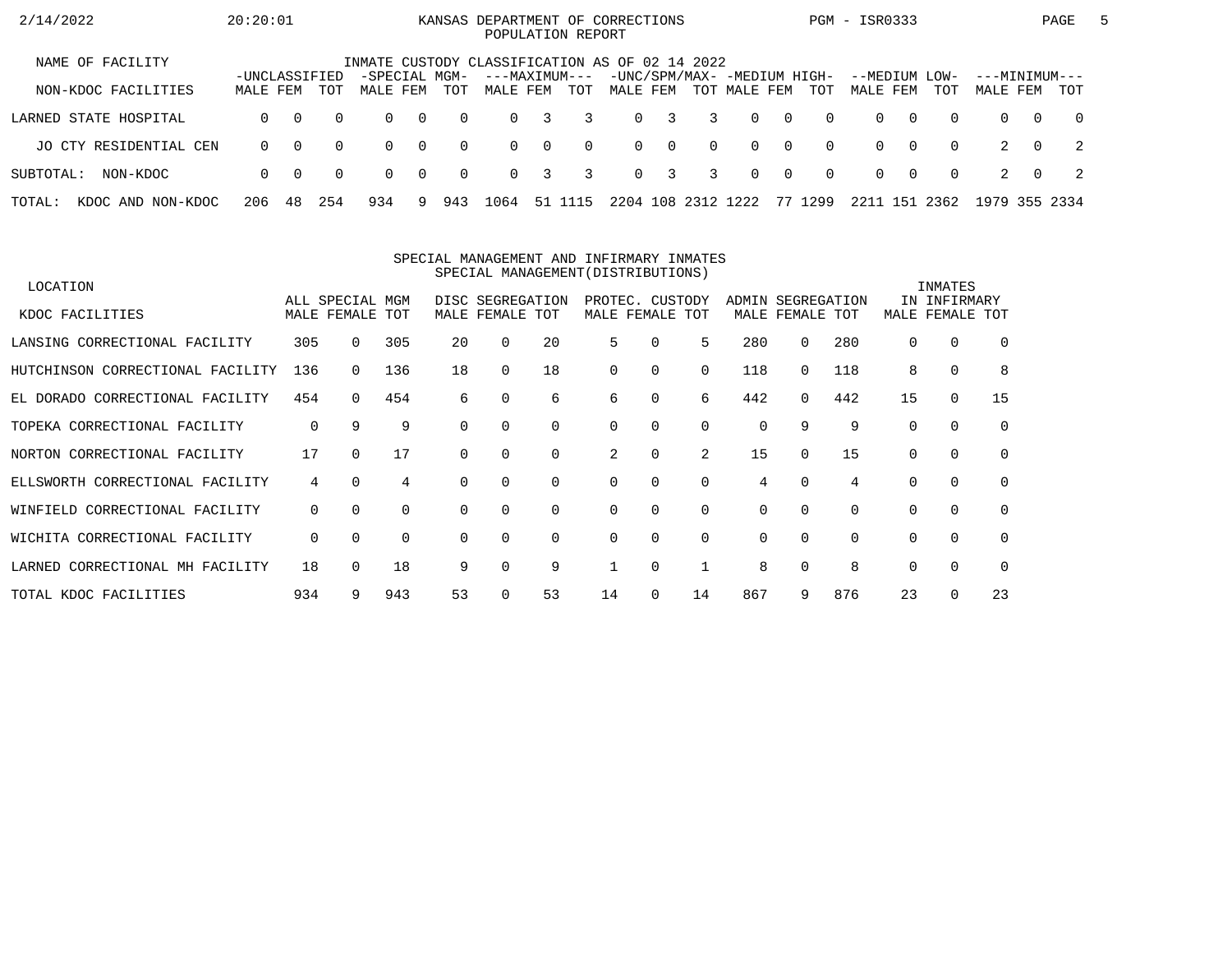2/14/2022 20:20:01 KANSAS DEPARTMENT OF CORRECTIONS PGM - ISR0333 PAGE 6 POPULATION REPORT

## DISTRIBUTION OF IN-STATE PAROLE CASELOAD BY LEVEL OF SUPERVISION

|                                                                                                                                                                                                                                   | ALL LEVELS<br>MALE FEMALE TOT MALE FEMALE TOT                                        |                                                                  |                                                                            |                                                                                       | HIGH                                                                                                            |                                                                                                  |                                                                                 | CLOSE/MODERATE<br>MALE FEMALE TOT                          |                                                                                  |                                                                                       | MALE FEMALE TOT                                                                                 | MODERATE/LOW-MOD                                                               |                                                                       | <b>LOW</b><br>MALE FEMALE TOT                                                                      |                                                                                                             |                                                                                          | UNCLASSIFIED<br>MALE FEMALE TOT                                                                  |                                                                                           |
|-----------------------------------------------------------------------------------------------------------------------------------------------------------------------------------------------------------------------------------|--------------------------------------------------------------------------------------|------------------------------------------------------------------|----------------------------------------------------------------------------|---------------------------------------------------------------------------------------|-----------------------------------------------------------------------------------------------------------------|--------------------------------------------------------------------------------------------------|---------------------------------------------------------------------------------|------------------------------------------------------------|----------------------------------------------------------------------------------|---------------------------------------------------------------------------------------|-------------------------------------------------------------------------------------------------|--------------------------------------------------------------------------------|-----------------------------------------------------------------------|----------------------------------------------------------------------------------------------------|-------------------------------------------------------------------------------------------------------------|------------------------------------------------------------------------------------------|--------------------------------------------------------------------------------------------------|-------------------------------------------------------------------------------------------|
| NORTHERN REGION TOTAL<br>KANSAS CITY TOTAL<br><b>OTHER</b><br>KANSAS OFFENDERS<br>COMPACT PAROLE<br>ON SUPERVISION<br>PENDING INVEST<br>WAIT RPT INSTR<br>COMPACT PROBATION<br>ON SUPERVISION<br>PENDING INVEST<br>WAIT RPT INSTR | 2354<br>626<br>626<br>402<br>92<br>70<br>21<br>$\mathbf{1}$<br>132<br>104<br>7<br>21 | 402<br>91<br>91<br>45<br>7<br>3<br>3<br>1<br>39<br>26<br>3<br>10 | 2756<br>717<br>717<br>447<br>99<br>73<br>24<br>2<br>171<br>130<br>10<br>31 | 189<br>46<br>46<br>39<br>4<br>3<br>1<br>$\Omega$<br>3<br>3<br>$\Omega$<br>$\mathbf 0$ | 25<br>3<br>3<br>2<br><sup>0</sup><br>$\Omega$<br>0<br>0<br>$\mathbf{1}$<br>$\mathbf{1}$<br>$\Omega$<br>$\Omega$ | 214<br>49<br>49<br>41<br>4<br>3<br>$\mathbf{1}$<br>$\mathbf 0$<br>4<br>4<br>$\Omega$<br>$\Omega$ | 1005<br>268<br>268<br>192<br>32<br>29<br>3<br>$\mathbf 0$<br>44<br>36<br>5<br>3 | 138<br>27<br>27<br>15<br>4<br>2<br>1<br>5<br>$\Omega$<br>3 | 1143<br>295<br>295<br>207<br>36<br>31<br>4<br>$\mathbf{1}$<br>52<br>41<br>5<br>6 | 603<br>219<br>219<br>126<br>35<br>33<br>2<br>$\mathbf 0$<br>58<br>55<br>$\Omega$<br>3 | 106<br>36<br>36<br>16<br>1<br>$\mathbf{1}$<br>0<br>$\mathbf 0$<br>19<br>15<br>$\mathbf{1}$<br>3 | 709<br>255<br>255<br>142<br>36<br>34<br>2<br>$\mathbf 0$<br>77<br>70<br>1<br>6 | 339<br>30<br>30<br>17<br>2<br>1<br>1<br>$\Omega$<br>11<br>7<br>1<br>3 | 88<br>8<br>8<br>3<br>$\Omega$<br>0<br>$\Omega$<br>$\mathbf 0$<br>5<br>4<br>$\Omega$<br>$\mathbf 1$ | 427<br>38<br>38<br>20<br>$\overline{c}$<br>$\mathbf 1$<br>1<br>$\mathbf 0$<br>16<br>11<br>$\mathbf{1}$<br>4 | 218<br>63<br>63<br>28<br>19<br>$\overline{4}$<br>14<br>$\mathbf 1$<br>16<br>3<br>1<br>12 | 45<br>17<br>17<br>9<br>$\overline{2}$<br>0<br>2<br>0<br>6<br>$\mathbf{1}$<br>$\overline{a}$<br>3 | 263<br>80<br>80<br>37<br>21<br>$\overline{4}$<br>16<br>$\mathbf{1}$<br>22<br>4<br>3<br>15 |
| TOPEKA TOTAL                                                                                                                                                                                                                      | 294                                                                                  | 55                                                               | 349                                                                        | 33                                                                                    | 6                                                                                                               | 39                                                                                               | 194                                                                             | 29                                                         | 223                                                                              | 36                                                                                    | 13                                                                                              | 49                                                                             | 9                                                                     | 2                                                                                                  | 11                                                                                                          | 22                                                                                       | 5                                                                                                | 27                                                                                        |
| <b>OTHER</b>                                                                                                                                                                                                                      | 294                                                                                  | 55                                                               | 349                                                                        | 33                                                                                    | 6                                                                                                               | 39                                                                                               | 194                                                                             | 29                                                         | 223                                                                              | 36                                                                                    | 13                                                                                              | 49                                                                             | 9                                                                     | $\overline{2}$                                                                                     | 11                                                                                                          | 22                                                                                       | 5                                                                                                | 27                                                                                        |
| KANSAS OFFENDERS                                                                                                                                                                                                                  | 248                                                                                  | 45                                                               | 293                                                                        | 29                                                                                    | 4                                                                                                               | 33                                                                                               | 168                                                                             | 25                                                         | 193                                                                              | 29                                                                                    | 10                                                                                              | 39                                                                             | 5                                                                     | $\mathbf 1$                                                                                        | 6                                                                                                           | 17                                                                                       | 5                                                                                                | 22                                                                                        |
| COMPACT PAROLE                                                                                                                                                                                                                    | 19                                                                                   | 1                                                                | 20                                                                         | 2                                                                                     | O                                                                                                               | 2                                                                                                | 11                                                                              | $\Omega$                                                   | 11                                                                               | 3                                                                                     | 1                                                                                               | 4                                                                              | $\Omega$                                                              | $\Omega$                                                                                           | $\Omega$                                                                                                    | 3                                                                                        | $\Omega$                                                                                         | 3                                                                                         |
| ON SUPERVISION                                                                                                                                                                                                                    | 11                                                                                   | 1                                                                | 12                                                                         | 2                                                                                     | $\Omega$                                                                                                        | 2                                                                                                | 6                                                                               | $\Omega$                                                   | 6                                                                                | 3                                                                                     | 1                                                                                               | 4                                                                              | $\mathbf 0$                                                           | 0                                                                                                  | $\Omega$                                                                                                    | $\Omega$                                                                                 | 0                                                                                                | $\Omega$                                                                                  |
| PENDING INVEST                                                                                                                                                                                                                    | 8                                                                                    | 0                                                                | 8                                                                          | $\Omega$                                                                              | $\Omega$                                                                                                        | $\Omega$                                                                                         | 5                                                                               | $\Omega$                                                   | 5                                                                                | 0                                                                                     | 0                                                                                               | $\Omega$                                                                       | $\Omega$                                                              | 0                                                                                                  | $\Omega$                                                                                                    | 3                                                                                        | O                                                                                                | 3                                                                                         |
| COMPACT PROBATION                                                                                                                                                                                                                 | 27                                                                                   | 9                                                                | 36                                                                         | 2                                                                                     | 2                                                                                                               | 4                                                                                                | 15                                                                              | 4                                                          | 19                                                                               | $\overline{4}$                                                                        | 2                                                                                               | 6                                                                              | 4                                                                     | $\mathbf{1}$                                                                                       | 5                                                                                                           | $\overline{2}$                                                                           | 0                                                                                                | 2                                                                                         |
| ON SUPERVISION                                                                                                                                                                                                                    | 16                                                                                   | 5                                                                | 21                                                                         | 1                                                                                     | 2                                                                                                               | 3                                                                                                | 12                                                                              | 1                                                          | 13                                                                               | 0                                                                                     | 1                                                                                               | 1                                                                              | 3                                                                     | 1                                                                                                  | $\overline{4}$                                                                                              | $\Omega$                                                                                 | O                                                                                                | $\Omega$                                                                                  |
| PENDING INVEST                                                                                                                                                                                                                    | 2                                                                                    | 2                                                                | 4                                                                          | $\mathbf 0$                                                                           | $\Omega$                                                                                                        | $\mathbf 0$                                                                                      | 1                                                                               | 2                                                          | 3                                                                                | $\mathbf 1$                                                                           | 0                                                                                               | 1                                                                              | $\mathbf 0$                                                           | $\mathbf 0$                                                                                        | $\Omega$                                                                                                    | $\Omega$                                                                                 | 0                                                                                                | $\mathbf 0$                                                                               |
| WAIT RPT INSTR                                                                                                                                                                                                                    | 9                                                                                    | 2                                                                | 11                                                                         | 1                                                                                     | $\Omega$                                                                                                        | $\mathbf{1}$                                                                                     | $\overline{2}$                                                                  | 1                                                          | 3                                                                                | 3                                                                                     | $\mathbf{1}$                                                                                    | 4                                                                              | 1                                                                     | $\Omega$                                                                                           | 1                                                                                                           | 2                                                                                        | 0                                                                                                | 2                                                                                         |
| OLATHE TOTAL                                                                                                                                                                                                                      | 563                                                                                  | 132                                                              | 695                                                                        | 29                                                                                    | 6                                                                                                               | 35                                                                                               | 138                                                                             | 29                                                         | 167                                                                              | 70                                                                                    | 13                                                                                              | 83                                                                             | 273                                                                   | 73                                                                                                 | 346                                                                                                         | 53                                                                                       | 11                                                                                               | 64                                                                                        |
| <b>OTHER</b>                                                                                                                                                                                                                      | 563                                                                                  | 132                                                              | 695                                                                        | 29                                                                                    | 6                                                                                                               | 35                                                                                               | 138                                                                             | 29                                                         | 167                                                                              | 70                                                                                    | 13                                                                                              | 83                                                                             | 273                                                                   | 73                                                                                                 | 346                                                                                                         | 53                                                                                       | 11                                                                                               | 64                                                                                        |
| KANSAS OFFENDERS                                                                                                                                                                                                                  | 334                                                                                  | 55                                                               | 389                                                                        | 28                                                                                    | 6                                                                                                               | 34                                                                                               | 94                                                                              | 21                                                         | 115                                                                              | 48                                                                                    | 9                                                                                               | 57                                                                             | 135                                                                   | 13                                                                                                 | 148                                                                                                         | 29                                                                                       | 6                                                                                                | 35                                                                                        |
| COMPACT PAROLE                                                                                                                                                                                                                    | 61                                                                                   | 15                                                               | 76                                                                         | $\Omega$                                                                              | $\Omega$                                                                                                        | $\mathbf 0$                                                                                      | 14                                                                              | 2                                                          | 16                                                                               | 9                                                                                     | 2                                                                                               | 11                                                                             | 28                                                                    | 9                                                                                                  | 37                                                                                                          | 10                                                                                       | 2                                                                                                | 12                                                                                        |
| ON SUPERVISION                                                                                                                                                                                                                    | 45                                                                                   | 13                                                               | 58                                                                         | 0                                                                                     | 0                                                                                                               | $\Omega$                                                                                         | 9                                                                               | 2                                                          | 11                                                                               | 8                                                                                     | 2                                                                                               | 10                                                                             | 26                                                                    | 8                                                                                                  | 34                                                                                                          | 2                                                                                        | 1                                                                                                | 3                                                                                         |
| PENDING INVEST                                                                                                                                                                                                                    | 14                                                                                   | $\mathbf{1}$                                                     | 15                                                                         | $\Omega$                                                                              | $\Omega$                                                                                                        | $\Omega$                                                                                         | 5                                                                               | $\Omega$                                                   | 5                                                                                | $\mathbf 0$                                                                           | 0                                                                                               | $\Omega$                                                                       | 1                                                                     | $\mathbf 1$                                                                                        | 2                                                                                                           | 8                                                                                        | 0                                                                                                | 8                                                                                         |
| WAIT RPT INSTR                                                                                                                                                                                                                    | 2                                                                                    | 1                                                                | 3                                                                          | $\Omega$                                                                              | $\Omega$                                                                                                        | $\Omega$                                                                                         | $\Omega$                                                                        | O                                                          | $\Omega$                                                                         | 1                                                                                     | 0                                                                                               | 1                                                                              | 1                                                                     | $\Omega$                                                                                           | 1                                                                                                           | $\Omega$                                                                                 | 1                                                                                                | $\mathbf 1$                                                                               |
| COMPACT PROBATION                                                                                                                                                                                                                 | 168                                                                                  | 62                                                               | 230                                                                        | 1                                                                                     | 0                                                                                                               | $\mathbf 1$                                                                                      | 30                                                                              | 6                                                          | 36                                                                               | 13                                                                                    | 2                                                                                               | 15                                                                             | 110                                                                   | 51                                                                                                 | 161                                                                                                         | 14                                                                                       | 3                                                                                                | 17                                                                                        |
| ON SUPERVISION                                                                                                                                                                                                                    | 122                                                                                  | 51                                                               | 173                                                                        | 1                                                                                     | $\Omega$                                                                                                        | 1                                                                                                | 22                                                                              | 5                                                          | 27                                                                               | 8                                                                                     | 2                                                                                               | 10                                                                             | 90                                                                    | 43                                                                                                 | 133                                                                                                         | 1                                                                                        | $\mathbf{1}$                                                                                     | 2                                                                                         |
| PENDING INVEST                                                                                                                                                                                                                    | 10                                                                                   | $\Omega$                                                         | 10                                                                         | $\Omega$                                                                              | $\Omega$                                                                                                        | $\mathbf 0$                                                                                      | 2                                                                               | $\mathbf 0$                                                | 2                                                                                | 1                                                                                     | 0                                                                                               | $\mathbf 1$                                                                    | 2                                                                     | $\overline{0}$                                                                                     | 2                                                                                                           | 5                                                                                        | 0                                                                                                | 5                                                                                         |
| WAIT RPT INSTR                                                                                                                                                                                                                    | 36                                                                                   | 11                                                               | 47                                                                         | $\Omega$                                                                              | $\Omega$                                                                                                        | $\Omega$                                                                                         | 6                                                                               | $\mathbf{1}$                                               | 7                                                                                | 4                                                                                     | $\Omega$                                                                                        | 4                                                                              | 18                                                                    | 8                                                                                                  | 26                                                                                                          | 8                                                                                        | 2                                                                                                | 10                                                                                        |
| LANSING                                                                                                                                                                                                                           | 214                                                                                  | 28                                                               | 242                                                                        | 3                                                                                     | 1                                                                                                               | 4                                                                                                | 38                                                                              | 2                                                          | 40                                                                               | 157                                                                                   | 22                                                                                              | 179                                                                            | 7                                                                     | 1                                                                                                  | 8                                                                                                           | 9                                                                                        | 2                                                                                                | 11                                                                                        |
| KANSAS OFFENDERS                                                                                                                                                                                                                  | 148                                                                                  | 18                                                               | 166                                                                        | 3                                                                                     | $\mathbf{1}$                                                                                                    | 4                                                                                                | 28                                                                              | $\overline{2}$                                             | 30                                                                               | 111                                                                                   | 14                                                                                              | 125                                                                            | 3                                                                     | $\mathbf 0$                                                                                        | 3                                                                                                           | 3                                                                                        | $\mathbf{1}$                                                                                     | 4                                                                                         |
| COMPACT PAROLE                                                                                                                                                                                                                    | 36                                                                                   | 1                                                                | 37                                                                         | $\Omega$                                                                              | $\Omega$                                                                                                        | 0                                                                                                | 4                                                                               | 0                                                          | 4                                                                                | 28                                                                                    | $\mathbf{1}$                                                                                    | 29                                                                             | 1                                                                     | $\Omega$                                                                                           | 1                                                                                                           | 3                                                                                        | $\Omega$                                                                                         | 3                                                                                         |
| ON SUPERVISION                                                                                                                                                                                                                    | 33                                                                                   | 1                                                                | 34                                                                         | $\Omega$                                                                              | 0                                                                                                               | $\Omega$                                                                                         | 4                                                                               | $\Omega$                                                   | 4                                                                                | 28                                                                                    | $\mathbf{1}$                                                                                    | 29                                                                             | 1                                                                     | $\Omega$                                                                                           | 1                                                                                                           | $\Omega$                                                                                 | 0                                                                                                | $\Omega$                                                                                  |
| PENDING INVEST                                                                                                                                                                                                                    | 3                                                                                    | $\Omega$                                                         | 3                                                                          | $\Omega$                                                                              | $\Omega$                                                                                                        | $\Omega$                                                                                         | $\Omega$                                                                        | $\Omega$                                                   | $\Omega$                                                                         | $\Omega$                                                                              | $\Omega$                                                                                        | $\Omega$                                                                       | $\Omega$                                                              | $\Omega$                                                                                           | $\Omega$                                                                                                    | 3                                                                                        | O                                                                                                | 3                                                                                         |
| COMPACT PROBATION                                                                                                                                                                                                                 | 30                                                                                   | 9                                                                | 39                                                                         | $\Omega$                                                                              | $\Omega$                                                                                                        | $\mathbf 0$                                                                                      | 6                                                                               | $\Omega$                                                   | 6                                                                                | 18                                                                                    | 7                                                                                               | 25                                                                             | 3                                                                     | $\mathbf 1$                                                                                        | $\overline{4}$                                                                                              | 3                                                                                        | 1                                                                                                | 4                                                                                         |
| ON SUPERVISION                                                                                                                                                                                                                    | 27                                                                                   | 9                                                                | 36                                                                         | $\Omega$                                                                              | $\Omega$                                                                                                        | $\Omega$                                                                                         | 6                                                                               | $\Omega$                                                   | 6                                                                                | 18                                                                                    | 7                                                                                               | 25                                                                             | 3                                                                     | $\mathbf 1$                                                                                        | $\overline{4}$                                                                                              | $\Omega$                                                                                 | $\mathbf{1}$                                                                                     | 1                                                                                         |
| PENDING INVEST                                                                                                                                                                                                                    | 3                                                                                    | $\Omega$                                                         | 3                                                                          | $\Omega$                                                                              | $\Omega$                                                                                                        | $\Omega$                                                                                         | $\Omega$                                                                        | $\Omega$                                                   | $\Omega$                                                                         | $\Omega$                                                                              | $\Omega$                                                                                        | $\Omega$                                                                       | $\Omega$                                                              | $\Omega$                                                                                           | $\Omega$                                                                                                    | 3                                                                                        | U                                                                                                | 3                                                                                         |
| <b>ATCHISON</b><br>KANSAS OFFENDERS<br>COMPACT PAROLE<br>ON SUPERVISION<br>PENDING INVEST<br>COMPACT PROBATION<br>ON SUPERVISION                                                                                                  | 50<br>29<br>9<br>5<br>4<br>12<br>10                                                  | 5<br>1<br>2<br>2<br>$\mathbf 0$<br>2<br>$\overline{2}$           | 55<br>30<br>11<br>7<br>4<br>14<br>12                                       | 5<br>5<br>$\Omega$<br>$\Omega$<br>$\Omega$<br>$\Omega$<br>$\Omega$                    | 2<br>1<br>$\mathbf{1}$<br>$\Omega$<br>$\Omega$<br>$\Omega$                                                      | 7<br>6<br>1<br>1<br>$\Omega$<br>$\Omega$<br>$\Omega$                                             | 27<br>16<br>5<br>5<br>$\mathbf 0$<br>6<br>6                                     | 2<br>$\Omega$<br>1<br>-1<br>$\Omega$<br>1<br>1             | 29<br>16<br>6<br>6<br>$\Omega$<br>7<br>7                                         | 10<br>6<br>$\mathbf 0$<br>$\Omega$<br>$\mathbf 0$<br>4<br>4                           | $\mathbf{1}$<br>$\Omega$<br>0<br>$\Omega$<br>0<br>1<br>1                                        | 11<br>6<br>$\mathbf 0$<br>$\Omega$<br>$\Omega$<br>5<br>5                       | 1<br>1<br>$\mathbf 0$<br>$\Omega$<br>$\Omega$<br>$\Omega$<br>$\Omega$ | $\mathbf 0$<br>$\Omega$<br>$\mathbf 0$<br>$\Omega$<br>$\Omega$<br>$\Omega$<br>$\Omega$             | 1<br>1<br>$\Omega$<br>$\Omega$<br>$\Omega$<br>$\Omega$<br>$\Omega$                                          | 7<br>1<br>4<br>$\Omega$<br>4<br>2<br>$\Omega$                                            | 0<br>$\Omega$<br>0<br>O<br>O<br>O<br>0                                                           | 7<br>$\mathbf 1$<br>4<br>$\Omega$<br>4<br>2<br>$\Omega$                                   |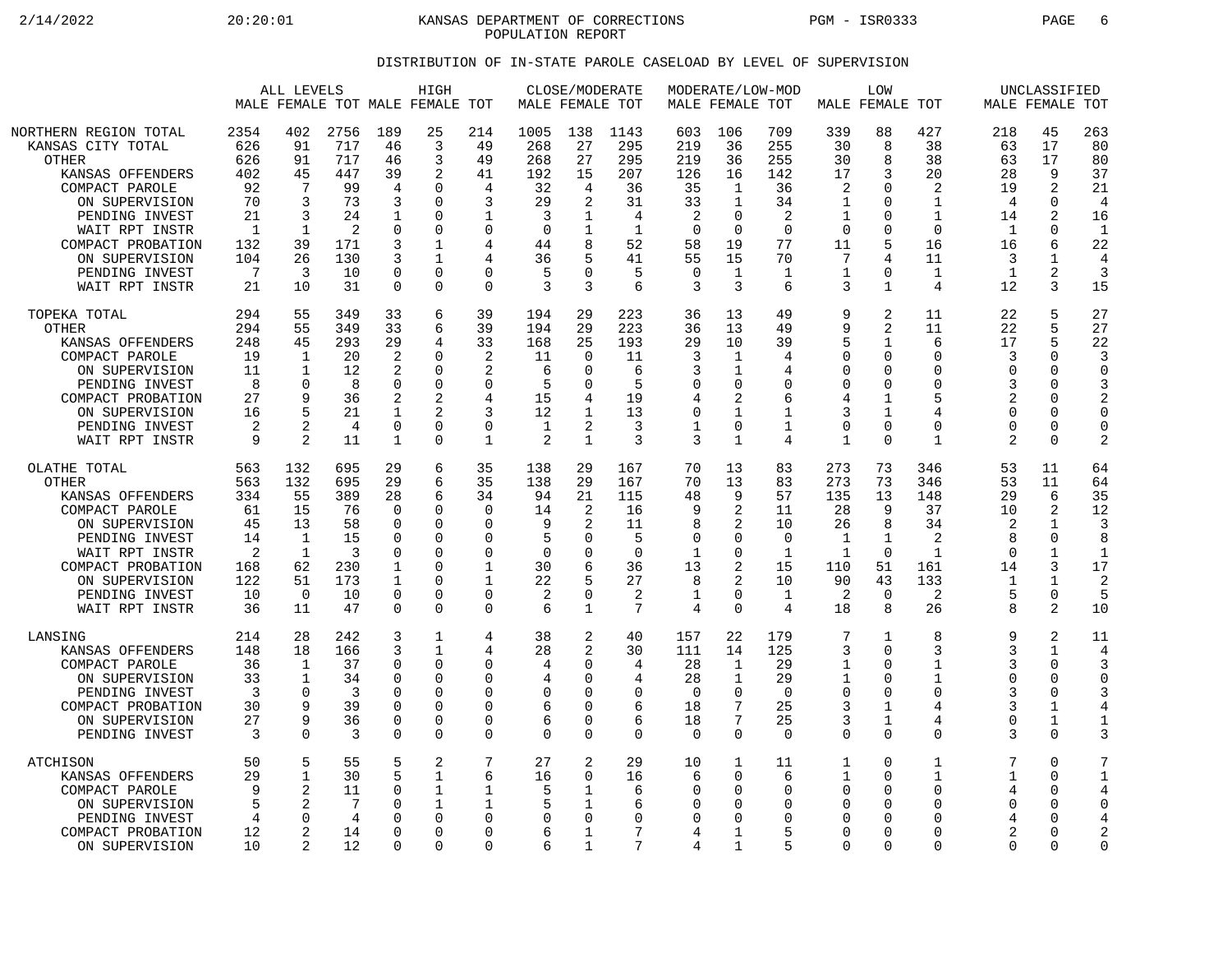2/14/2022 20:20:01 KANSAS DEPARTMENT OF CORRECTIONS PGM - ISR0333 PAGE 7 POPULATION REPORT

## DISTRIBUTION OF IN-STATE PAROLE CASELOAD BY LEVEL OF SUPERVISION

|                                                                                                                                                                    | ALL LEVELS<br>MALE FEMALE TOT MALE FEMALE TOT  |                                                       |                                                  |                                                                                                            | HIGH                                                                               |                                                                            | MALE FEMALE TOT                             | CLOSE/MODERATE                                                                      |                                              | MODERATE/LOW-MOD<br>MALE FEMALE TOT                       |                                                                   |                                                    |                                                                                     | <b>LOW</b><br>MALE FEMALE TOT                           |                                                                                 | MALE FEMALE TOT                                                                 | UNCLASSIFIED                                                              |                                                                                                                 |
|--------------------------------------------------------------------------------------------------------------------------------------------------------------------|------------------------------------------------|-------------------------------------------------------|--------------------------------------------------|------------------------------------------------------------------------------------------------------------|------------------------------------------------------------------------------------|----------------------------------------------------------------------------|---------------------------------------------|-------------------------------------------------------------------------------------|----------------------------------------------|-----------------------------------------------------------|-------------------------------------------------------------------|----------------------------------------------------|-------------------------------------------------------------------------------------|---------------------------------------------------------|---------------------------------------------------------------------------------|---------------------------------------------------------------------------------|---------------------------------------------------------------------------|-----------------------------------------------------------------------------------------------------------------|
| WAIT RPT INSTR                                                                                                                                                     | 2                                              | $\mathbf 0$                                           | 2                                                | $\mathbf 0$                                                                                                | 0                                                                                  | $\mathbf 0$                                                                | $\mathbf 0$                                 | $\mathbf 0$                                                                         | $\mathbf 0$                                  | $\mathbf 0$                                               | 0                                                                 | $\mathbf 0$                                        | $\mathbf 0$                                                                         | $\mathbf 0$                                             | $\Omega$                                                                        | 2                                                                               | 0                                                                         | $\overline{2}$                                                                                                  |
| LAWRENCE                                                                                                                                                           | 93                                             | 16                                                    | 109                                              | 8                                                                                                          | $\Omega$                                                                           | 8                                                                          | 54                                          | 4                                                                                   | 58                                           | 18                                                        | 7                                                                 | 25                                                 | 3                                                                                   | 2                                                       | 5                                                                               | 10                                                                              | 3                                                                         | 13                                                                                                              |
| KANSAS OFFENDERS                                                                                                                                                   | 71                                             | 7                                                     | 78                                               | 8                                                                                                          | $\Omega$                                                                           | 8                                                                          | 40                                          | 1                                                                                   | 41                                           | 13                                                        | 4                                                                 | 17                                                 | 2                                                                                   | 1                                                       | 3                                                                               | 8                                                                               | $\mathbf{1}$                                                              | 9                                                                                                               |
| COMPACT PAROLE                                                                                                                                                     | 7                                              | 4                                                     | 11                                               | $\Omega$                                                                                                   | 0                                                                                  | $\Omega$                                                                   | 5                                           | 1                                                                                   | 6                                            | 1                                                         | 2                                                                 | 3                                                  | $\mathbf 0$                                                                         | U                                                       | $\Omega$                                                                        | 1                                                                               | $\mathbf{1}$                                                              | $\overline{c}$                                                                                                  |
| ON SUPERVISION                                                                                                                                                     | 6                                              | 3                                                     | 9                                                | $\Omega$                                                                                                   | 0                                                                                  | $\Omega$                                                                   | 4                                           | 1                                                                                   | 5                                            | 1                                                         | 2                                                                 | 3                                                  | $\Omega$                                                                            | O                                                       | $\Omega$                                                                        | 1                                                                               | 0                                                                         | $\mathbf{1}$                                                                                                    |
| PENDING INVEST                                                                                                                                                     | 1                                              | 1                                                     | 2                                                | $\Omega$                                                                                                   | 0                                                                                  | ∩                                                                          | 1                                           | $\mathbf 0$                                                                         | $\mathbf{1}$                                 | 0                                                         | 0                                                                 | 0                                                  | $\mathbf 0$                                                                         | 0                                                       | $\Omega$                                                                        | 0                                                                               | $\mathbf{1}$                                                              | $\mathbf{1}$                                                                                                    |
| COMPACT PROBATION                                                                                                                                                  | 15                                             | 5                                                     | 20                                               | $\Omega$                                                                                                   | $\Omega$                                                                           | $\Omega$                                                                   | 9                                           | $\overline{2}$                                                                      | 11                                           | 4                                                         | 1                                                                 | 5                                                  | 1                                                                                   | 1                                                       | 2                                                                               | 1                                                                               | 1                                                                         | $\overline{2}$                                                                                                  |
| ON SUPERVISION                                                                                                                                                     | 11                                             | 4                                                     | 15                                               | $\Omega$                                                                                                   | 0                                                                                  | $\Omega$                                                                   | 6                                           | $\mathcal{D}$                                                                       | 8                                            | 4                                                         | 1                                                                 | 5                                                  | 1                                                                                   | 1                                                       | 2                                                                               | $\Omega$                                                                        | 0                                                                         | 0                                                                                                               |
| PENDING INVEST                                                                                                                                                     | 1                                              | $\Omega$                                              | $\mathbf{1}$                                     | $\Omega$                                                                                                   | $\mathbf 0$                                                                        | $\Omega$                                                                   | $\mathbf{1}$                                | $\Omega$                                                                            | $\mathbf{1}$                                 | 0                                                         | $\Omega$                                                          | $\mathbf 0$                                        | $\mathbf 0$                                                                         | $\Omega$                                                | $\Omega$                                                                        | $\Omega$                                                                        | 0                                                                         | $\mathbf 0$                                                                                                     |
| WAIT RPT INSTR                                                                                                                                                     | 3                                              | 1                                                     | 4                                                | $\Omega$                                                                                                   | $\Omega$                                                                           | $\Omega$                                                                   | 2                                           | $\Omega$                                                                            | 2                                            | $\Omega$                                                  | $\Omega$                                                          | $\Omega$                                           | $\Omega$                                                                            | $\Omega$                                                | $\Omega$                                                                        | 1                                                                               | $\mathbf{1}$                                                              | $\overline{2}$                                                                                                  |
| SALINA                                                                                                                                                             | 185                                            | 27                                                    | 212                                              | 15                                                                                                         | 1                                                                                  | 16                                                                         | 123                                         | 17                                                                                  | 140                                          | 29                                                        | 4                                                                 | 33                                                 | 5                                                                                   | $\Omega$                                                | 5                                                                               | 13                                                                              | 5                                                                         | 18                                                                                                              |
| KANSAS OFFENDERS                                                                                                                                                   | 164                                            | 16                                                    | 180                                              | 13                                                                                                         | $\mathbf{1}$                                                                       | 14                                                                         | 111                                         | 9                                                                                   | 120                                          | 27                                                        | 3                                                                 | 30                                                 | 3                                                                                   | 0                                                       | 3                                                                               | 10                                                                              | 3                                                                         | 13                                                                                                              |
| COMPACT PAROLE                                                                                                                                                     | 9                                              | 2                                                     | 11                                               | $\overline{2}$                                                                                             | $\Omega$                                                                           | 2                                                                          | 4                                           | 1                                                                                   | 5                                            | 0                                                         | O                                                                 | 0                                                  | $\mathbf 0$                                                                         | $\Omega$                                                | $\Omega$                                                                        | 3                                                                               | $\mathbf{1}$                                                              | 4                                                                                                               |
| ON SUPERVISION                                                                                                                                                     | 4                                              | 1                                                     | 5                                                | 1                                                                                                          | $\mathbf 0$                                                                        | 1                                                                          | 2                                           | 1                                                                                   | 3                                            | $\Omega$                                                  | U                                                                 | $\mathbf 0$                                        | $\mathbf 0$                                                                         | U                                                       | $\Omega$                                                                        | $\mathbf 1$                                                                     | 0                                                                         | $\mathbf{1}$                                                                                                    |
| PENDING INVEST                                                                                                                                                     | 5                                              | 1                                                     | 6                                                | $\mathbf{1}$                                                                                               | 0                                                                                  | 1                                                                          | 2                                           | 0                                                                                   | 2                                            | $\Omega$                                                  | <sup>0</sup>                                                      | 0                                                  | $\mathbf 0$                                                                         | N                                                       | $\Omega$                                                                        | 2                                                                               | 1                                                                         | 3                                                                                                               |
| COMPACT PROBATION                                                                                                                                                  | 12                                             | 9                                                     | 21                                               | $\Omega$                                                                                                   | 0                                                                                  | $\Omega$                                                                   | 8                                           | 7                                                                                   | 15                                           | 2                                                         | 1                                                                 | 3                                                  | 2                                                                                   | U                                                       | 2                                                                               | $\Omega$                                                                        | 1                                                                         | 1                                                                                                               |
| ON SUPERVISION                                                                                                                                                     | 7                                              | 6                                                     | 13                                               | $\Omega$                                                                                                   | $\mathbf 0$                                                                        | $\Omega$                                                                   | 4                                           | 4                                                                                   | 8                                            | 2                                                         | $\mathbf{1}$                                                      | 3                                                  | 1                                                                                   | 0                                                       | 1                                                                               | $\Omega$                                                                        | $\mathbf{1}$                                                              | $\mathbf{1}$                                                                                                    |
| PENDING INVEST                                                                                                                                                     | 1                                              | 1                                                     | 2                                                | $\Omega$                                                                                                   | $\Omega$                                                                           | $\Omega$                                                                   | $\mathbf{1}$                                | 1                                                                                   | 2                                            | $\Omega$                                                  | $\Omega$                                                          | 0                                                  | 0                                                                                   | U                                                       | $\Omega$                                                                        | $\Omega$                                                                        | $\Omega$                                                                  | $\mathbf 0$                                                                                                     |
| WAIT RPT INSTR                                                                                                                                                     | 4                                              | 2                                                     | 6                                                | $\Omega$                                                                                                   | 0                                                                                  | $\mathbf 0$                                                                | 3                                           | 2                                                                                   | 5                                            | 0                                                         | $\Omega$                                                          | $\Omega$                                           | 1                                                                                   | $\Omega$                                                | $\mathbf{1}$                                                                    | 0                                                                               | $\Omega$                                                                  | $\mathbf 0$                                                                                                     |
| GREAT BEND                                                                                                                                                         | 100                                            | 5                                                     | 105                                              | 14                                                                                                         | $\mathbf 1$                                                                        | 15                                                                         | 47                                          | 3                                                                                   | 50                                           | 20                                                        | $\mathbf{1}$                                                      | 21                                                 | $\overline{2}$                                                                      | $\Omega$                                                | 2                                                                               | 17                                                                              | 0                                                                         | 17                                                                                                              |
| KANSAS OFFENDERS                                                                                                                                                   | 86                                             | 4                                                     | 90                                               | 13                                                                                                         | 1                                                                                  | 14                                                                         | 40                                          | 2                                                                                   | 42                                           | 17                                                        | 1                                                                 | 18                                                 | $\mathbf 0$                                                                         | 0                                                       | $\Omega$                                                                        | 16                                                                              | $\Omega$                                                                  | 16                                                                                                              |
| COMPACT PAROLE                                                                                                                                                     | 7                                              | $\cap$                                                | 7                                                | $\mathbf 1$                                                                                                | $\mathbf 0$                                                                        | $\mathbf{1}$                                                               | 3                                           | $\mathbf 0$                                                                         | 3                                            | 2                                                         | $\Omega$                                                          | 2                                                  | $\mathbf 0$                                                                         | U                                                       | $\Omega$                                                                        | 1                                                                               | $\Omega$                                                                  | $\mathbf{1}$                                                                                                    |
| ON SUPERVISION                                                                                                                                                     | 4                                              | $\cap$                                                | 4                                                | $\mathbf{1}$                                                                                               | 0                                                                                  | 1                                                                          | 1                                           | $\Omega$                                                                            | 1                                            | 2                                                         | 0                                                                 | 2                                                  | $\Omega$                                                                            | O                                                       | $\Omega$                                                                        | $\Omega$                                                                        | $\Omega$                                                                  | $\Omega$                                                                                                        |
| PENDING INVEST                                                                                                                                                     | 2                                              | 0                                                     | 2                                                | $\Omega$                                                                                                   | 0                                                                                  | $\mathbf 0$                                                                | $\mathbf{1}$                                | $\Omega$                                                                            | $\mathbf 1$                                  | 0                                                         | 0                                                                 | 0                                                  | $\mathbf 0$                                                                         | O                                                       | $\Omega$                                                                        | 1                                                                               | 0                                                                         | 1                                                                                                               |
| WAIT RPT INSTR                                                                                                                                                     | 1                                              | $\Omega$                                              | $\mathbf{1}$                                     | $\Omega$                                                                                                   | $\mathbf 0$                                                                        | $\Omega$                                                                   | $\mathbf{1}$                                | $\Omega$                                                                            | $\mathbf{1}$                                 | 0                                                         | O                                                                 | $\mathbf 0$                                        | $\Omega$                                                                            | N                                                       | $\Omega$                                                                        | $\Omega$                                                                        | $\Omega$                                                                  | $\mathbf 0$                                                                                                     |
| COMPACT PROBATION                                                                                                                                                  | 7                                              | 1                                                     | 8                                                | $\Omega$                                                                                                   | $\Omega$                                                                           | $\Omega$                                                                   | 4                                           | 1                                                                                   | 5                                            | 1                                                         | U                                                                 | 1                                                  | 2                                                                                   | U                                                       | 2                                                                               | $\Omega$                                                                        | $\Omega$                                                                  | $\mathbf 0$                                                                                                     |
| ON SUPERVISION                                                                                                                                                     | 4                                              | $\Omega$                                              | 4                                                | $\Omega$                                                                                                   | $\mathbf 0$                                                                        | $\Omega$                                                                   | $\overline{2}$                              | $\Omega$                                                                            | 2                                            | $\mathbf 1$                                               | 0                                                                 | $\mathbf{1}$                                       | 1                                                                                   | $\Omega$                                                | 1                                                                               | $\Omega$                                                                        | $\Omega$                                                                  | $\mathbf 0$                                                                                                     |
| PENDING INVEST                                                                                                                                                     | 1                                              | -1                                                    | 2                                                | $\Omega$                                                                                                   | 0                                                                                  | $\Omega$                                                                   | 1                                           | 1                                                                                   | 2                                            | 0                                                         | O                                                                 | $\mathbf 0$                                        | $\mathbf 0$                                                                         | U                                                       | 0                                                                               | $\Omega$                                                                        | 0                                                                         | $\mathbf 0$                                                                                                     |
| WAIT RPT INSTR                                                                                                                                                     | 2                                              | $\Omega$                                              | $\mathfrak{D}$                                   | $\Omega$                                                                                                   | $\Omega$                                                                           | $\Omega$                                                                   | $\mathbf{1}$                                | $\Omega$                                                                            | 1                                            | 0                                                         | $\Omega$                                                          | $\Omega$                                           | 1                                                                                   | $\Omega$                                                | 1                                                                               | $\Omega$                                                                        | $\Omega$                                                                  | $\mathbf 0$                                                                                                     |
| JUNCTION CITY<br>KANSAS OFFENDERS<br>COMPACT PAROLE<br>ON SUPERVISION<br>PENDING INVEST<br>COMPACT PROBATION<br>ON SUPERVISION<br>PENDING INVEST<br>WAIT RPT INSTR | 111<br>84<br>10<br>7<br>3<br>17<br>6<br>3<br>8 | 27<br>19<br>2<br>$\mathbf 1$<br>1<br>6<br>3<br>1<br>2 | 138<br>103<br>12<br>8<br>4<br>23<br>9<br>4<br>10 | 22<br>21<br>$\Omega$<br>$\Omega$<br>$\Omega$<br>$\mathbf{1}$<br>$\Omega$<br>$\overline{0}$<br>$\mathbf{1}$ | 3<br>3<br>$\Omega$<br>$\mathbf 0$<br>$\Omega$<br>$\mathbf 0$<br>0<br>0<br>$\Omega$ | 25<br>24<br>$\Omega$<br>$\mathbf 0$<br>$\Omega$<br>1<br>$\Omega$<br>0<br>1 | 62<br>47<br>7<br>4<br>3<br>8<br>5<br>1<br>2 | 17<br>13<br>$\mathbf{1}$<br>$\Omega$<br>1<br>3<br>$\mathbf{1}$<br>1<br>$\mathbf{1}$ | 79<br>60<br>8<br>4<br>4<br>11<br>6<br>2<br>3 | 18<br>12<br>2<br>2<br>$\Omega$<br>4<br>$\Omega$<br>1<br>3 | 6<br>2<br>$\mathbf{1}$<br>1<br>$\Omega$<br>3<br>0<br>$\mathbf{1}$ | 24<br>14<br>3<br>3<br>$\Omega$<br>7<br>2<br>1<br>4 | 2<br>1<br>$\Omega$<br>$\mathbf 0$<br>$\Omega$<br>$\mathbf{1}$<br>$\Omega$<br>0<br>1 | 0<br>$\Omega$<br>U<br>0<br>U<br>O<br>U<br>0<br>$\Omega$ | 2<br>1<br>$\Omega$<br>$\Omega$<br>$\Omega$<br>1<br>$\Omega$<br>$\mathbf 0$<br>1 | 7<br>3<br>1<br>$\mathbf 1$<br>$\Omega$<br>3<br>$\mathbf 1$<br>1<br>$\mathbf{1}$ | $\mathbf{1}$<br>1<br>$\Omega$<br>0<br>$\Omega$<br>0<br>$\Omega$<br>0<br>0 | 8<br>$\overline{4}$<br>$\mathbf{1}$<br>$\mathbf{1}$<br>$\mathbf 0$<br>3<br>$\mathbf{1}$<br>$1\,$<br>$\mathbf 1$ |
| NW COMM CORR                                                                                                                                                       | 108                                            | 15                                                    | 123                                              | 14                                                                                                         | 2                                                                                  | 16                                                                         | 54                                          | 8                                                                                   | 62                                           | 26                                                        | 3                                                                 | 29                                                 | 7                                                                                   | 2                                                       | 9                                                                               | 7                                                                               | 0                                                                         | $\overline{7}$                                                                                                  |
| KANSAS OFFENDERS                                                                                                                                                   | 92                                             | 12                                                    | 104                                              | 13                                                                                                         | 2                                                                                  | 15                                                                         | 51                                          | 7                                                                                   | 58                                           | 20                                                        | 2                                                                 | 22                                                 | 4                                                                                   | $\mathbf 1$                                             | 5                                                                               | $\overline{4}$                                                                  | $\Omega$                                                                  | 4                                                                                                               |
| COMPACT PAROLE                                                                                                                                                     | 8                                              | $\mathbf{1}$                                          | 9                                                | $\mathbf{1}$                                                                                               | $\Omega$                                                                           | $\mathbf{1}$                                                               | 3                                           | $\mathbf{1}$                                                                        | 4                                            | 2                                                         | O                                                                 | 2                                                  | 1                                                                                   | O                                                       | $\mathbf{1}$                                                                    | $\mathbf 1$                                                                     | $\Omega$                                                                  | $\mathbf{1}$                                                                                                    |
| ON SUPERVISION                                                                                                                                                     | 7                                              | 1                                                     | 8                                                | $\mathbf{1}$                                                                                               | 0                                                                                  | 1                                                                          | 2                                           | $\mathbf{1}$                                                                        | 3                                            | 2                                                         | O                                                                 | 2                                                  | 1                                                                                   | U                                                       | $\mathbf{1}$                                                                    | 1                                                                               | $\Omega$                                                                  | $\mathbf 1$                                                                                                     |
| PENDING INVEST                                                                                                                                                     | 1                                              | $\Omega$                                              | $\mathbf{1}$                                     | $\Omega$                                                                                                   | $\mathbf 0$                                                                        | $\Omega$                                                                   | $\mathbf 1$                                 | $\Omega$                                                                            | $\mathbf{1}$                                 | 0                                                         | O                                                                 | $\mathbf 0$                                        | $\mathbf 0$                                                                         | $\Omega$                                                | $\Omega$                                                                        | $\Omega$                                                                        | $\Omega$                                                                  | $\mathbf 0$                                                                                                     |
| COMPACT PROBATION                                                                                                                                                  | 8                                              | 2                                                     | 10                                               | $\Omega$                                                                                                   | $\Omega$                                                                           | ∩                                                                          | O                                           | $\Omega$                                                                            | 0                                            | 4                                                         | $\mathbf{1}$                                                      | 5                                                  | 2                                                                                   | 1                                                       | 3                                                                               | 2                                                                               | $\Omega$                                                                  | $\overline{2}$                                                                                                  |
| ON SUPERVISION                                                                                                                                                     | 3                                              | 2                                                     | 5                                                | $\mathbf 0$                                                                                                | $\mathbf 0$                                                                        | 0                                                                          | 0                                           | $\Omega$                                                                            | 0                                            | 2                                                         | 1                                                                 | 3                                                  | 1                                                                                   | $\mathbf{1}$                                            | 2                                                                               | 0                                                                               | 0                                                                         | $\mathbf 0$                                                                                                     |
| PENDING INVEST                                                                                                                                                     | 2                                              | $\Omega$                                              | 2                                                | $\Omega$                                                                                                   | $\Omega$                                                                           | $\Omega$                                                                   | O                                           | $\Omega$                                                                            | 0                                            | 0                                                         | O                                                                 | $\mathbf 0$                                        | $\mathbf{1}$                                                                        | $\Omega$                                                | 1                                                                               | 1                                                                               | $\Omega$                                                                  | 1                                                                                                               |
| WAIT RPT INSTR                                                                                                                                                     | 3                                              | $\Omega$                                              | 3                                                | $\Omega$                                                                                                   | $\Omega$                                                                           | $\Omega$                                                                   | U                                           | $\Omega$                                                                            | 0                                            | 2                                                         | $\Omega$                                                          | 2                                                  | $\mathbf 0$                                                                         | U                                                       | $\Omega$                                                                        | 1                                                                               | 0                                                                         | $\mathbf{1}$                                                                                                    |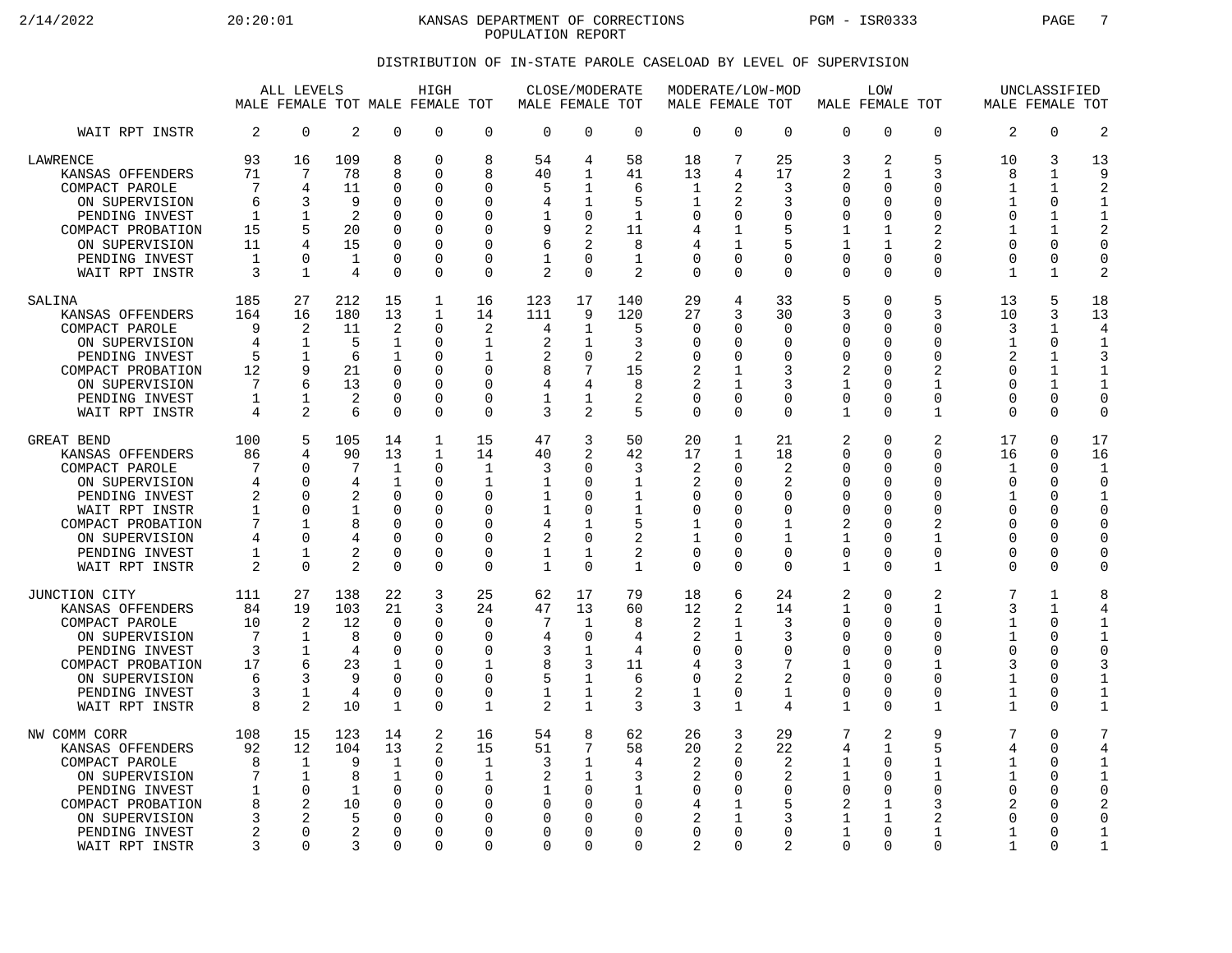2/14/2022 20:20:01 KANSAS DEPARTMENT OF CORRECTIONS PGM - ISR0333 PAGE 8 POPULATION REPORT

## DISTRIBUTION OF IN-STATE PAROLE CASELOAD BY LEVEL OF SUPERVISION

|                                                                                                                                                                                                | ALL LEVELS<br>MALE FEMALE TOT MALE FEMALE TOT                 |                                                                                                                   |                                                                       |                                                                                       | HIGH                                                                                                     |                                                                                  | MALE FEMALE TOT                                                                    |                                                                                | CLOSE/MODERATE                                                                      | MALE FEMALE TOT                                                                                     |                                                                                    | MODERATE/LOW-MOD                                                                   | MALE FEMALE TOT                                                                           | LOW                                                                                                              |                                                                                                                        | MALE FEMALE TOT                                                                                                           | UNCLASSIFIED                                                                                                 |                                                                                              |
|------------------------------------------------------------------------------------------------------------------------------------------------------------------------------------------------|---------------------------------------------------------------|-------------------------------------------------------------------------------------------------------------------|-----------------------------------------------------------------------|---------------------------------------------------------------------------------------|----------------------------------------------------------------------------------------------------------|----------------------------------------------------------------------------------|------------------------------------------------------------------------------------|--------------------------------------------------------------------------------|-------------------------------------------------------------------------------------|-----------------------------------------------------------------------------------------------------|------------------------------------------------------------------------------------|------------------------------------------------------------------------------------|-------------------------------------------------------------------------------------------|------------------------------------------------------------------------------------------------------------------|------------------------------------------------------------------------------------------------------------------------|---------------------------------------------------------------------------------------------------------------------------|--------------------------------------------------------------------------------------------------------------|----------------------------------------------------------------------------------------------|
| UNASSIGNED - NORTH<br>KANSAS OFFENDERS                                                                                                                                                         | 10<br>10                                                      | 1<br>$\mathbf{1}$                                                                                                 | 11<br>11                                                              | $\mathbf 0$<br>$\Omega$                                                               | $\mathbf 0$<br>$\Omega$                                                                                  | 0<br>$\overline{0}$                                                              | $\mathbf 0$<br>$\Omega$                                                            | $\mathbf 0$<br>$\Omega$                                                        | 0<br>$\Omega$                                                                       | $\mathbf 0$<br>$\Omega$                                                                             | $\mathbf 0$<br>$\mathbf 0$                                                         | $\mathbf 0$<br>$\Omega$                                                            | $\mathbf 0$<br>$\Omega$                                                                   | 0<br>$\Omega$                                                                                                    | $\mathbf 0$<br>$\Omega$                                                                                                | 10<br>10                                                                                                                  | 1<br>$\mathbf{1}$                                                                                            | 11<br>11                                                                                     |
| SOUTHERN REGION TOTAL<br>WICHITA TOTAL<br>SEX OFFENDER UNIT<br>KANSAS OFFENDERS<br>COMPACT PAROLE<br>ON SUPERVISION<br>PENDING INVEST<br>COMPACT PROBATION<br>ON SUPERVISION<br>WAIT RPT INSTR | 2139<br>1566<br>88<br>73<br>6<br>4<br>9<br>8<br>1             | 302<br>202<br>34<br>31<br>$\mathbf 1$<br>$\mathbf{1}$<br>$\Omega$<br>$\mathfrak{D}$<br>$\overline{2}$<br>$\Omega$ | 2441<br>1768<br>122<br>104<br>7<br>5<br>2<br>11<br>10<br>$\mathbf{1}$ | 218<br>171<br>10<br>10<br>$\Omega$<br>$\Omega$<br>0<br>O<br>0<br>O                    | 34<br>24<br>9<br>9<br>$\Omega$<br>$\Omega$<br>$\Omega$<br>O<br>$\Omega$<br>$\Omega$                      | 252<br>195<br>19<br>19<br>$\Omega$<br>$\Omega$<br>0<br>$\Omega$<br>0<br>$\Omega$ | 964<br>698<br>52<br>42<br>4<br>2<br>2<br>6<br>6<br>$\Omega$                        | 125<br>80<br>19<br>16<br>1<br>$\mathbf{1}$<br>0<br>2<br>2<br>$\Omega$          | 1089<br>778<br>71<br>58<br>5<br>3<br>2<br>8<br>8<br>$\Omega$                        | 561<br>393<br>18<br>14<br>$\overline{2}$<br>2<br>$\mathbf 0$<br>$\overline{2}$<br>1<br>$\mathbf{1}$ | 75<br>45<br>3<br>3<br>$\Omega$<br>$\Omega$<br>0<br><sup>0</sup><br>0<br>$\Omega$   | 636<br>438<br>21<br>17<br>2<br>2<br>$\Omega$<br>2<br>$\mathbf 1$<br>$\mathbf{1}$   | 260<br>226<br>1<br>1<br>$\Omega$<br>$\Omega$<br>0<br>$\Omega$<br>$\Omega$<br>$\Omega$     | 44<br>38<br>1<br>1<br>$\Omega$<br>$\Omega$<br>$\Omega$<br>$\Omega$<br>$\mathbf 0$<br>$\Omega$                    | 304<br>264<br>$\overline{2}$<br>2<br>$\Omega$<br>$\Omega$<br>$\Omega$<br>$\Omega$<br>$\mathbf 0$<br>$\Omega$           | 136<br>78<br>7<br>6<br>$\Omega$<br>$\Omega$<br>$\Omega$<br>$\mathbf{1}$<br>$\mathbf{1}$<br>$\Omega$                       | 24<br>15<br>$\overline{2}$<br>2<br>$\Omega$<br><sup>0</sup><br>0<br><sup>0</sup><br>0<br>$\Omega$            | 160<br>93<br>9<br>$\mathsf{R}$<br>$\Omega$<br>∩<br>$\Omega$<br>1<br>$\mathbf{1}$<br>$\Omega$ |
| OTHER<br>KANSAS OFFENDERS<br>COMPACT PAROLE<br>ON SUPERVISION<br>PENDING INVEST<br>WAIT RPT INSTR<br>COMPACT PROBATION<br>ON SUPERVISION<br>PENDING INVEST<br>WAIT RPT INSTR                   | 1478<br>1270<br>71<br>64<br>6<br>1<br>137<br>120<br>6<br>11   | 168<br>104<br>14<br>10<br>3<br>1<br>50<br>36<br>5<br>9                                                            | 1646<br>1374<br>85<br>74<br>9<br>2<br>187<br>156<br>11<br>20          | 161<br>158<br>2<br>2<br>0<br>$\Omega$<br>1<br>$\mathbf{1}$<br>$\mathbf 0$<br>$\Omega$ | 15<br>12<br>1<br>1<br>$\mathbf 0$<br>$\Omega$<br>$\overline{c}$<br>2<br>$\Omega$<br>$\Omega$             | 176<br>170<br>3<br>3<br>0<br>0<br>3<br>3<br>0<br>$\Omega$                        | 646<br>588<br>26<br>25<br>1<br>$\Omega$<br>32<br>31<br>$\mathbf 0$<br>$\mathbf{1}$ | 61<br>48<br>3<br>1<br>1<br>1<br>10<br>7<br>2<br>$\mathbf{1}$                   | 707<br>636<br>29<br>26<br>2<br>1<br>42<br>38<br>2<br>2                              | 375<br>347<br>8<br>8<br>$\Omega$<br>$\Omega$<br>20<br>18<br>$\mathbf 0$<br>2                        | 42<br>30<br>4<br>4<br>0<br>O<br>8<br>4<br>$\mathbf{1}$<br>3                        | 417<br>377<br>12<br>12<br>$\mathbf 0$<br>$\Omega$<br>28<br>22<br>$\mathbf 1$<br>5  | 225<br>127<br>26<br>25<br>$\Omega$<br>1<br>72<br>63<br>1<br>8                             | 37<br>7<br>4<br>4<br>$\mathbf 0$<br>$\Omega$<br>26<br>21<br>$\mathbf 1$<br>4                                     | 262<br>134<br>30<br>29<br>$\mathbf 0$<br>1<br>98<br>84<br>2<br>12                                                      | 71<br>50<br>9<br>4<br>5<br>$\Omega$<br>12<br>7<br>5<br>$\Omega$                                                           | 13<br>7<br>$\overline{2}$<br>0<br>$\overline{a}$<br>0<br>4<br>$\overline{a}$<br>$\mathbf{1}$<br>$\mathbf{1}$ | 84<br>57<br>11<br>$\overline{4}$<br>7<br>$\Omega$<br>16<br>9<br>6                            |
| HUTCHINSON TOTAL<br><b>OTHER</b><br>KANSAS OFFENDERS<br>COMPACT PAROLE<br>ON SUPERVISION<br>PENDING INVEST<br>COMPACT PROBATION<br>ON SUPERVISION<br>PENDING INVEST<br>WAIT RPT INSTR          | 104<br>104<br>84<br>6<br>4<br>2<br>14<br>8<br>2<br>4          | 13<br>13<br>12<br>$\mathbf 1$<br>$\Omega$<br>1<br>$\Omega$<br>∩<br>$\Omega$<br>$\Omega$                           | 117<br>117<br>96<br>7<br>4<br>3<br>14<br>8<br>2<br>4                  | 8<br>8<br>8<br>0<br>O<br>O<br>$\mathbf 0$<br>O<br>0<br>$\Omega$                       | 1<br>$\mathbf{1}$<br>1<br>$\Omega$<br>$\Omega$<br>$\cap$<br>$\Omega$<br>$\Omega$<br>$\Omega$<br>$\Omega$ | 9<br>9<br>9<br>0<br>0<br>0<br>$\Omega$<br>$\Omega$<br>0<br>$\Omega$              | 67<br>67<br>56<br>0<br>0<br>$\mathbf 0$<br>11<br>7<br>$\mathbf 1$<br>3             | 10<br>10<br>9<br>1<br>0<br>1<br>0<br>U<br>$\mathbf 0$<br>$\Omega$              | 77<br>77<br>65<br>$\mathbf{1}$<br>0<br>$\mathbf{1}$<br>11<br>7<br>$\mathbf{1}$<br>3 | 14<br>14<br>11<br>3<br>3<br>0<br>$\mathbf 0$<br>$\Omega$<br>$\mathbf 0$<br>$\Omega$                 | 2<br>2<br>2<br>0<br>$\Omega$<br>0<br><sup>0</sup><br><sup>0</sup><br>0<br>$\Omega$ | 16<br>16<br>13<br>3<br>3<br>$\Omega$<br>$\Omega$<br>$\cap$<br>$\Omega$<br>$\Omega$ | 7<br>7<br>5<br>$\Omega$<br>O<br>∩<br>$\overline{2}$<br>1<br>$\Omega$<br>$\mathbf{1}$      | $\Omega$<br>$\Omega$<br>$\Omega$<br>0<br>$\Omega$<br>$\Omega$<br>$\Omega$<br>$\Omega$<br>$\mathbf 0$<br>$\Omega$ | 7<br>7<br>5<br>$\mathbf 0$<br>$\Omega$<br>$\mathbf 0$<br>$\overline{2}$<br>$\mathbf{1}$<br>$\mathbf 0$<br>$\mathbf{1}$ | 8<br>8<br>4<br>3<br>$\mathbf{1}$<br>2<br>$\mathbf{1}$<br>$\Omega$<br>$\mathbf{1}$<br>$\Omega$                             | 0<br>0<br><sup>0</sup><br>0<br>0<br>O<br>0<br><sup>0</sup><br>0<br>$\Omega$                                  | 8<br>8<br>4<br>3<br>1<br>2<br>$\mathbf{1}$<br>$\Omega$<br>$\Omega$                           |
| <b>GARDEN CITY</b><br>KANSAS OFFENDERS<br>COMPACT PAROLE<br>ON SUPERVISION<br>PENDING INVEST<br>COMPACT PROBATION<br>ON SUPERVISION<br>PENDING INVEST<br>WAIT RPT INSTR                        | 156<br>70<br>33<br>30<br>3<br>53<br>49<br>2<br>$\overline{2}$ | 31<br>12<br>6<br>5<br>1<br>13<br>13<br>$\Omega$<br>$\Omega$                                                       | 187<br>82<br>39<br>35<br>4<br>66<br>62<br>2<br>2                      | 5<br>4<br>1<br>1<br>$\Omega$<br>0<br>O<br>0<br>$\Omega$                               | 1<br>$\mathbf{1}$<br>$\Omega$<br>$\Omega$<br>$\Omega$<br>0<br>$\Omega$<br>$\Omega$<br>$\Omega$           | 6<br>5<br>1<br>1<br>0<br>0<br>$\Omega$<br>0<br>$\Omega$                          | 41<br>32<br>4<br>2<br>2<br>5<br>5<br>0<br>$\mathbf 0$                              | 10<br>7<br>2<br>$\mathbf{1}$<br>1<br>$\mathbf{1}$<br>1<br>$\Omega$<br>$\Omega$ | 51<br>39<br>6<br>3<br>3<br>6<br>6<br>$\mathbf 0$<br>$\Omega$                        | 101<br>31<br>26<br>26<br>$\Omega$<br>44<br>44<br>$\Omega$<br>$\mathbf 0$                            | 20<br>4<br>4<br>4<br>$\Omega$<br>12<br>12<br>0<br>$\Omega$                         | 121<br>35<br>30<br>30<br>$\Omega$<br>56<br>56<br>$\Omega$<br>$\Omega$              | $\overline{2}$<br>1<br>1<br>1<br>$\Omega$<br>$\Omega$<br>$\Omega$<br>$\Omega$<br>$\Omega$ | $\Omega$<br>$\Omega$<br>$\Omega$<br>$\Omega$<br>$\Omega$<br>0<br>$\Omega$<br>0<br>$\Omega$                       | 2<br>1<br>1<br>1<br>$\Omega$<br>$\mathbf 0$<br>$\Omega$<br>$\Omega$<br>$\Omega$                                        | 7<br>$\overline{2}$<br>$\mathbf{1}$<br>$\mathbf 0$<br>1<br>$\overline{4}$<br>$\Omega$<br>$\overline{2}$<br>$\overline{2}$ | <sup>0</sup><br>$\Omega$<br>0<br>0<br><sup>0</sup><br><sup>0</sup><br>$\Omega$<br><sup>0</sup><br>$\Omega$   | 1<br>$\Omega$<br>4<br>$\Omega$<br>2                                                          |
| DODGE CITY<br>KANSAS OFFENDERS<br>COMPACT PAROLE<br>ON SUPERVISION<br>COMPACT PROBATION<br>ON SUPERVISION                                                                                      | 32<br>27<br>1<br>1<br>4<br>$\overline{2}$                     | 3<br>3<br>$\Omega$<br>$\Omega$<br>$\Omega$<br>$\Omega$                                                            | 35<br>30<br>1<br>1<br>4<br>2                                          | 6<br>6<br>0<br>O<br>O<br>O                                                            | 1<br>$\mathbf{1}$<br>$\Omega$<br>$\Omega$<br>$\Omega$<br>$\Omega$                                        | 7<br>7<br>0<br>0<br>0<br>0                                                       | 16<br>13<br>1<br>1<br>2<br>2                                                       | 1<br>$\mathbf{1}$<br>$\Omega$<br>O<br>O<br>O                                   | 17<br>14<br>1<br>1<br>$\overline{2}$<br>2                                           | 5<br>5<br>$\mathbf 0$<br>$\Omega$<br>$\mathbf 0$<br>$\Omega$                                        | 0<br>$\Omega$<br>0<br><sup>0</sup><br>0<br><sup>0</sup>                            | 5<br>5<br>$\Omega$<br>$\Omega$<br>$\Omega$<br>$\Omega$                             | 4<br>2<br>$\Omega$<br>$\Omega$<br>2<br>$\Omega$                                           | 1<br>$\mathbf{1}$<br>0<br>$\Omega$<br>$\mathbf 0$<br>$\Omega$                                                    | 5<br>ζ<br>$\mathbf 0$<br>$\Omega$<br>2<br>$\mathbf 0$                                                                  | $\mathbf 1$<br>1<br>$\mathbf 0$<br>$\Omega$<br>$\Omega$<br>$\Omega$                                                       | 0<br>$\Omega$<br>0<br><sup>0</sup><br>0<br><sup>0</sup>                                                      | 1<br>$\Omega$<br>$\Omega$<br>$\Omega$<br>$\Omega$                                            |